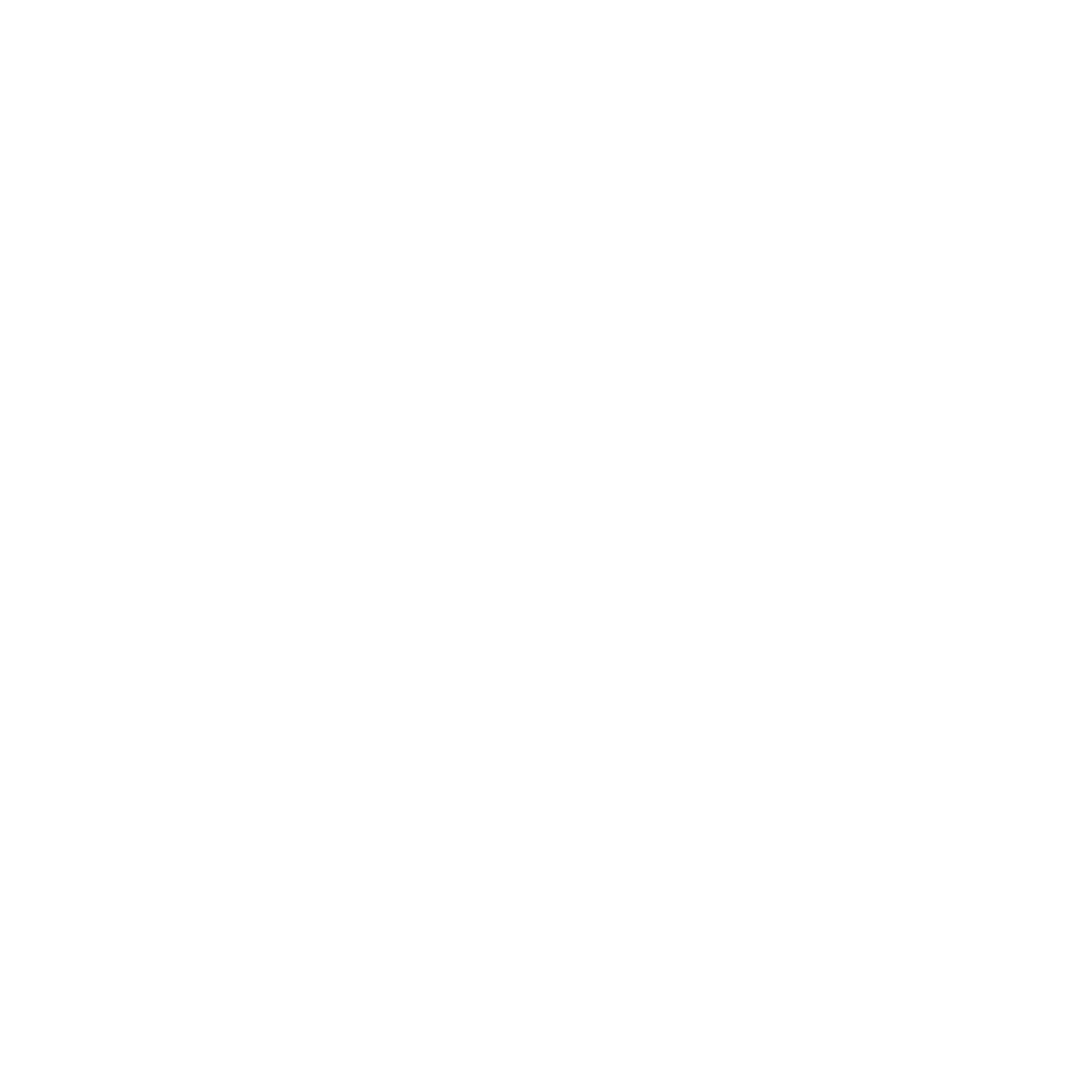### <span id="page-2-0"></span>**Behaviour in the event of fire**

### **1. Rescue people**

- $\blacktriangleright$  Warn the people living with you.
- $\blacktriangleright$  Immediately leave the room / the building and close all doors on your way out to prevent a

rapid spread of smoke and fire.

 $\blacktriangleright$  Stay close to the floor if there is dense smoke.



- $\blacktriangleright$  Ensure that all persons have left the room / the building.
- $\blacktriangleright$  If, for whatever reason, you are unable to leave the room / the building, close all doors, seal all cracks and



slots and try to attract someone's attention at the window.

### **2. Call the fire brigade**

 $\blacktriangleright$  Wait until you are in a safe place before you call the fire brigade.



### **3. Extinguish the fire**

 $\triangleright$  Only attempt to extinguish the fire yourself if this does not put you in any danger.

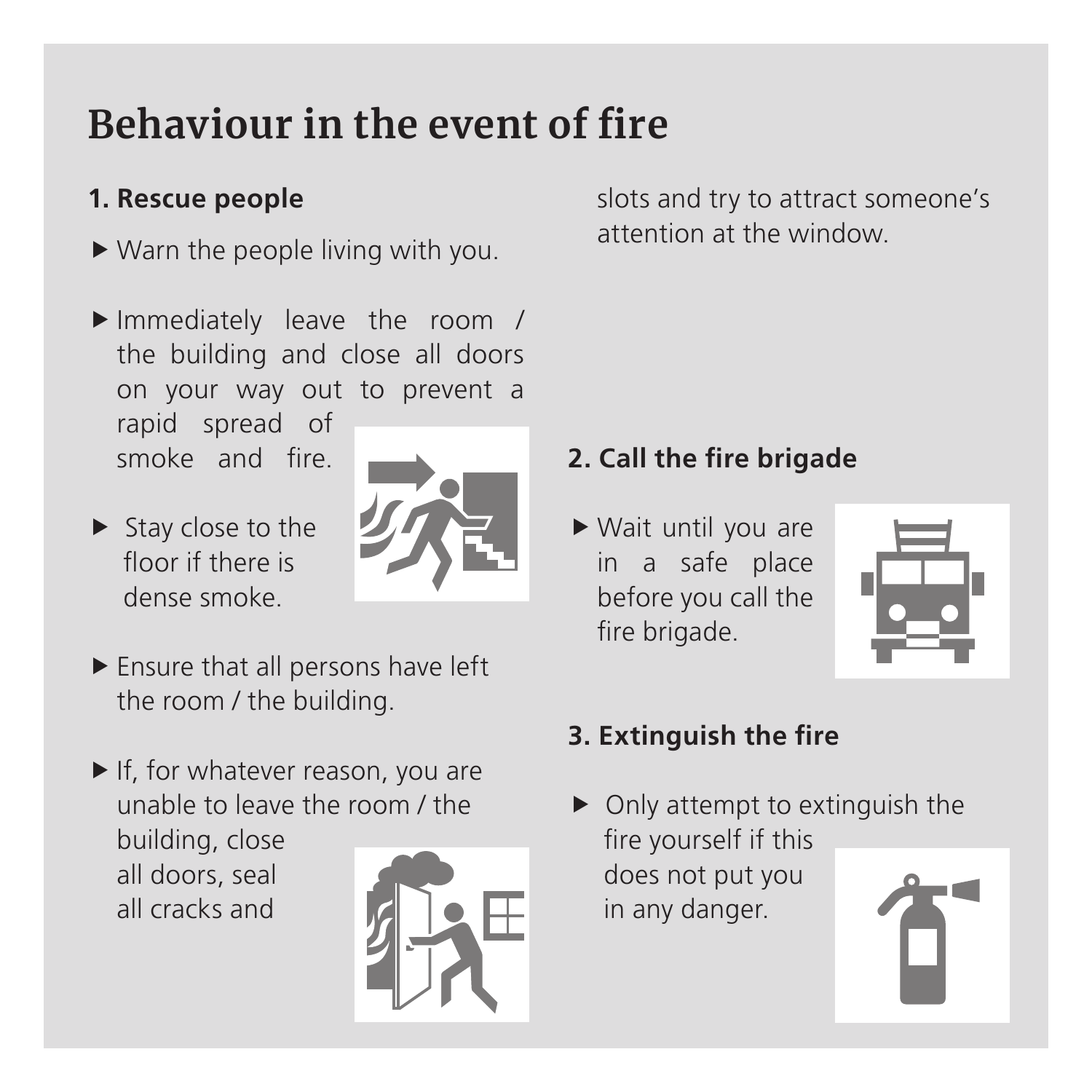### **Contents**

|               | 1. Introduction                        | 6  |
|---------------|----------------------------------------|----|
| $\mathcal{L}$ | Intended use                           | 7  |
| 3.            | Safety                                 | 8  |
|               | 4. Product description                 | 10 |
|               | 4.1 Functional principle               | 11 |
|               | 4.2 Features                           | 11 |
|               | 4.3 Conformity                         | 12 |
| 5.            | Project planning                       | 13 |
|               | 6. Assembly position                   | 14 |
|               | 6.1 Standard case                      | 14 |
|               | 6.2 Special cases                      | 15 |
| 7.            | Assembly                               | 18 |
|               | 7.1 Screw/dowel assembly with 1 screw  | 19 |
|               | 7.2 Screw/dowel assembly with 2 screws | 19 |
|               | 7.3 Assembly with adhesive pad         | 20 |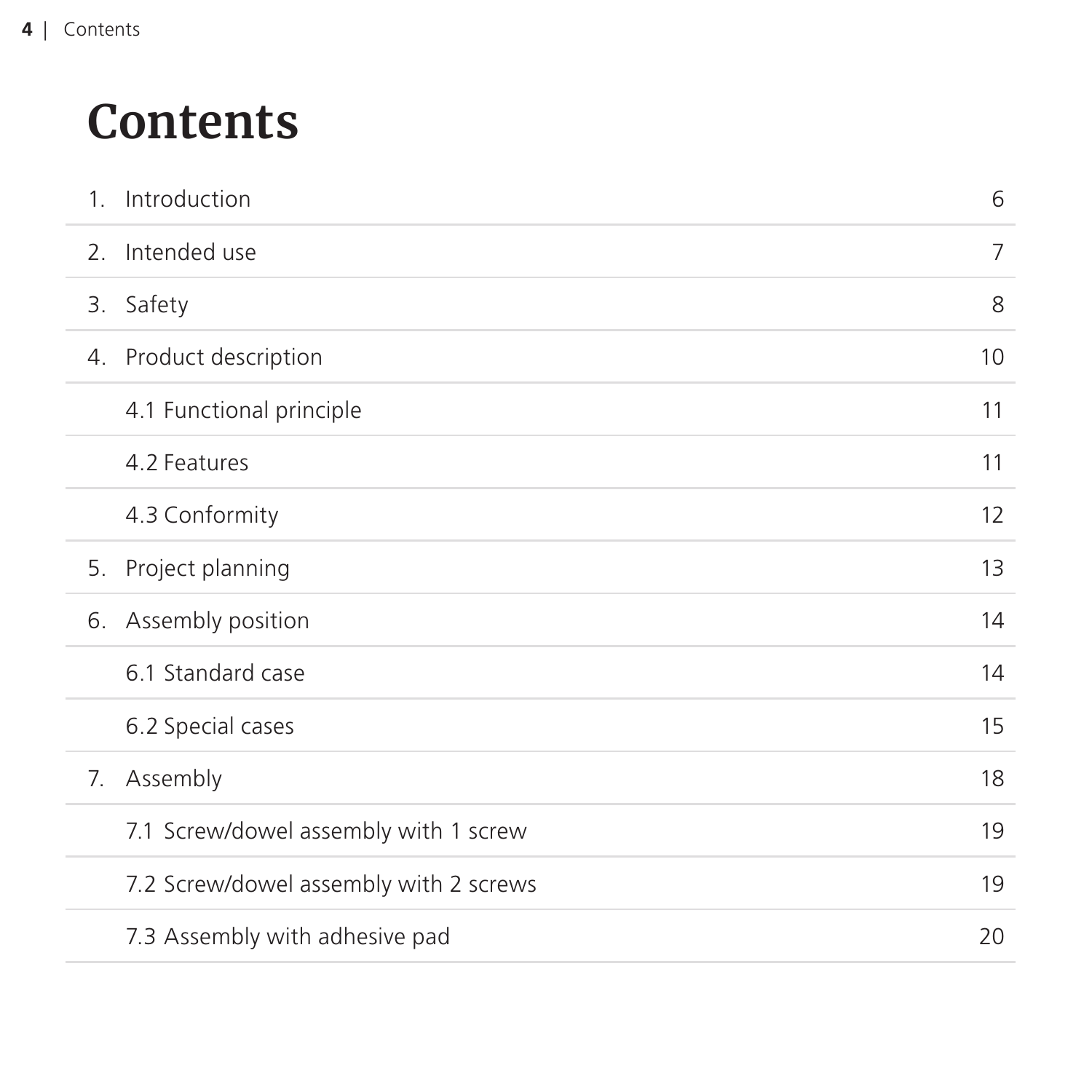| 8. Commissioning       | 21 |
|------------------------|----|
| 9. Seal (accessories)  | 22 |
| 10. Status signals     | 23 |
| 11. Maintenance        | 25 |
| 12. Disposal           | 27 |
| 13. Environment        | 27 |
| 14. Terms of use       | 28 |
| 15. Guarantee          | 29 |
| 16. Product complaints | 29 |
| 17. Technical data     | 30 |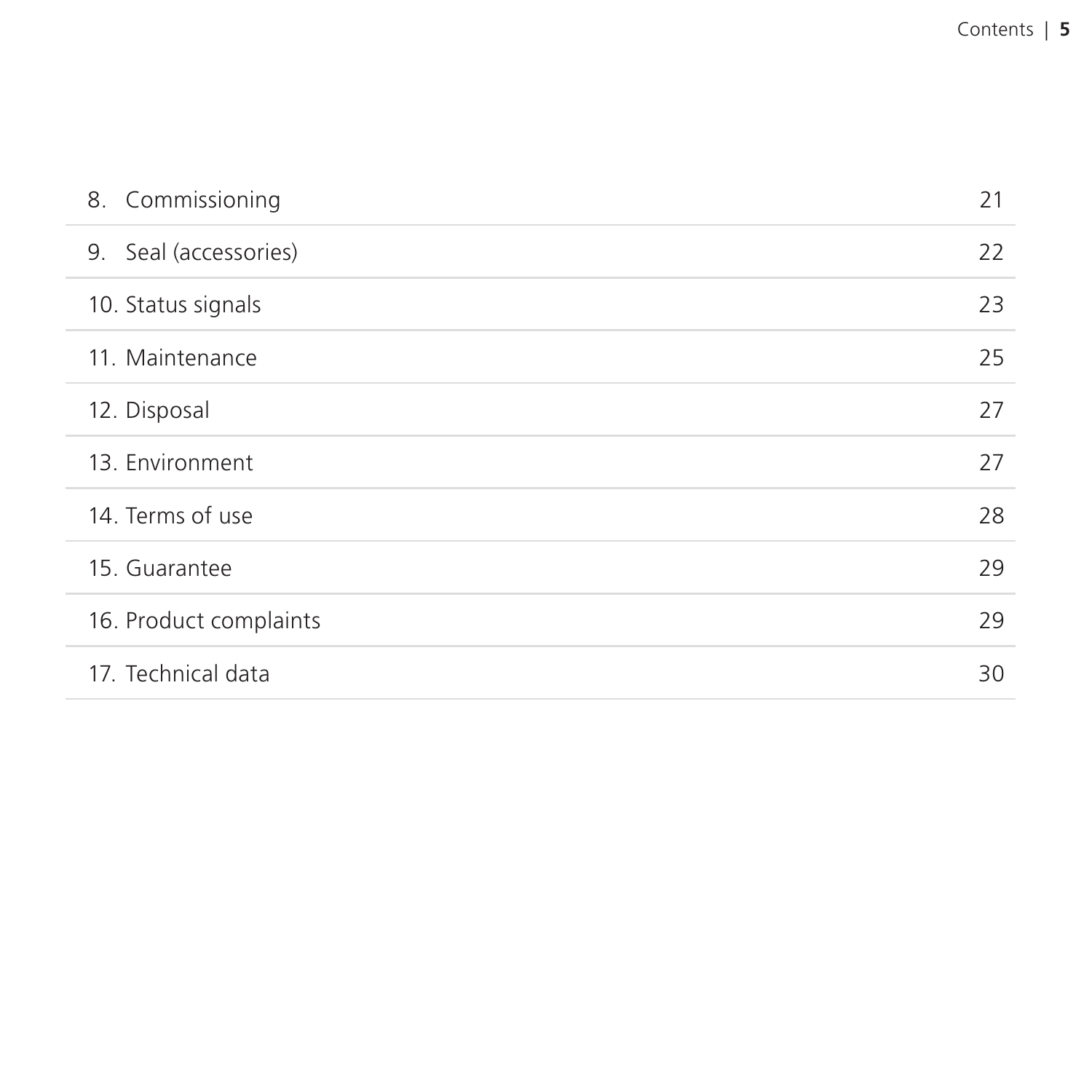## <span id="page-5-0"></span>**1. Introduction**

This document is a translation of the original German operating manual. **i**

This manual applies to the smoke alarms Genius Plus and Genius Plus X. To the Genius Plus X with radio networking, however, the "Standard X radio module" operating manual shall apply additionally. The latter includes all relevant information on the radio network.



This manual is available for download as a PDF file on our website [www.hekatron-brandschutz.de](http://hekatron-brandschutz.de).

Our website also contains further information as well as interesting FAQs on fire protection. Please note, however, that our website is only available in German.

Additionally, there are various tutorials available for the assembly and commissioning of the Genius Plus X with the Standard X radio module:



[www.hekatron-brandschutz.de/](http://hekatron-brandschutz.de/genius-video) [genius-video](http://hekatron-brandschutz.de/genius-video)

This manual uses the following symbols and signal words:

| Symbol/<br>signal word | Meaning                                                                                          |
|------------------------|--------------------------------------------------------------------------------------------------|
| <b>CAUTION</b>         | Warning which could lead<br>to material damage or<br>functional defects if it is<br>not observed |
| f                      | Reference to additional<br>information                                                           |
|                        | Instruction                                                                                      |
|                        | Result of an action                                                                              |
|                        | l ist                                                                                            |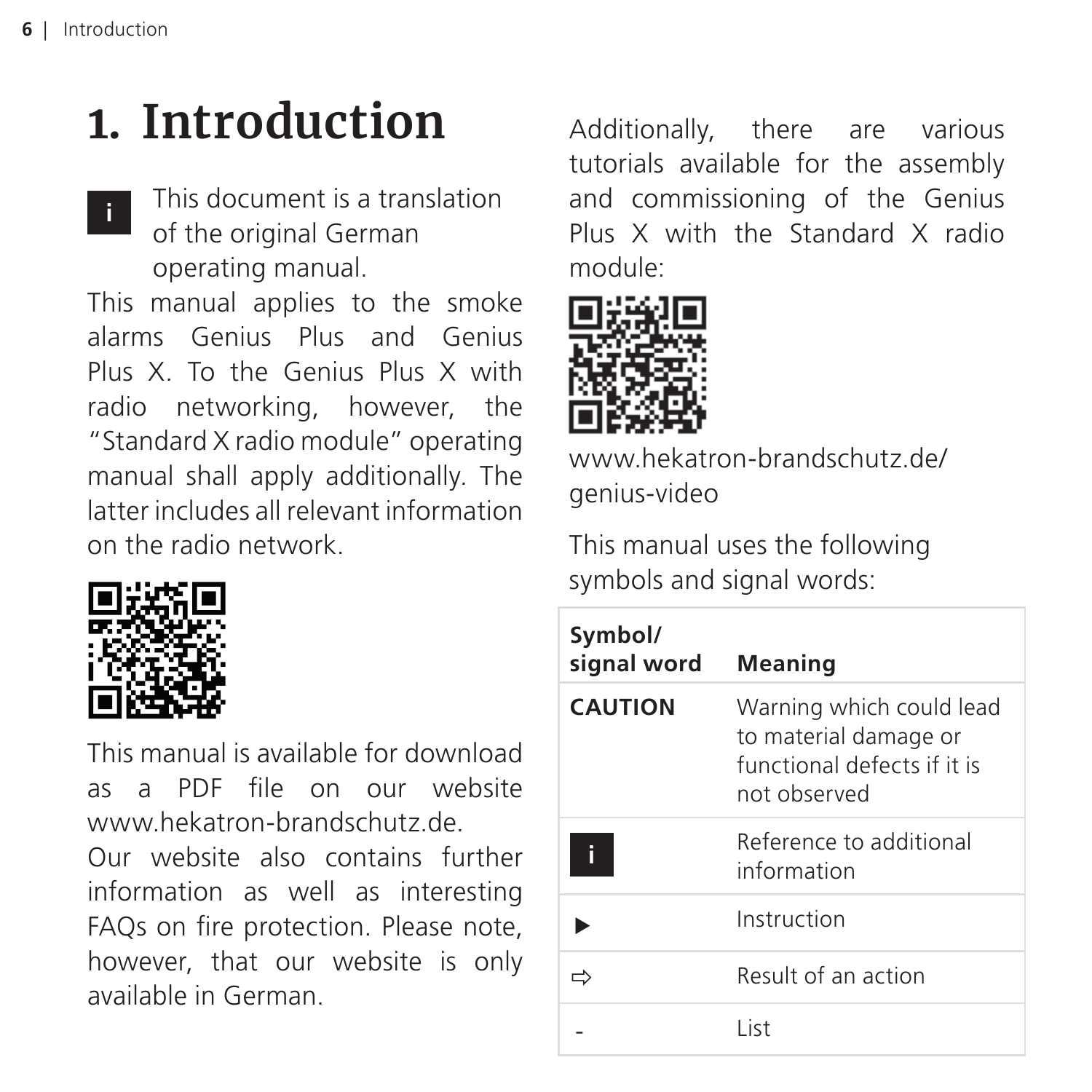## <span id="page-6-0"></span>**2. Intended use**

- The smoke alarm serves to give people an early warning about smouldering fires and open fires with smoke formation. The smoke alarm can neither prevent nor extinguish fires.
- The smoke alarm may be installed in residential buildings, apartments and rooms with similar purposes.
- The smoke alarm can be operated as a stand-alone smoke alarm (Genius Plus) or as a smoke alarm with radio networking (Genius Plus X).

#### **Improper use**

- The smoke alarm may not be tested using test gas.
- The smoke alarm may not be installed in outdoor areas.
- The smoke alarm may not be used for forwarding alarms (e.g. to the fire brigade). For this purpose, a fire alarm control panel in accordance with the national directives and regulations is to be used.

If the smoke alarm is used improperly, Hekatron Vertriebs GmbH shall not assume any liability for the resulting damage.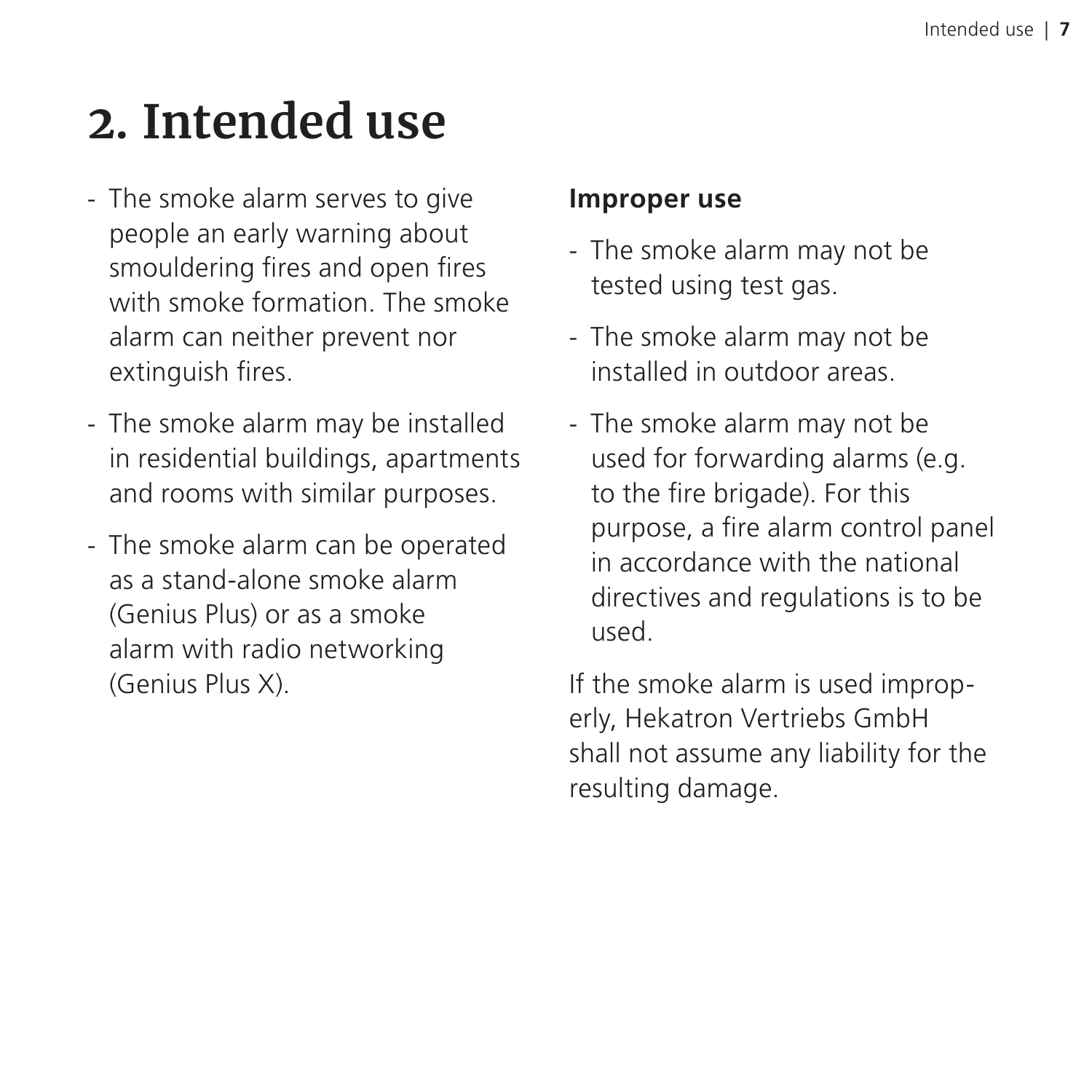## <span id="page-7-0"></span>**3. Safety**

If the safety and operating instructions are not observed, no liability and warranty claims against Hekatron Vertriebs GmbH shall be enforceable.

### **General**

- To ensure the proper and safe use of the smoke alarm, read the operating manual completely and follow the instructions.
- Keep the operating manual for future reference.
- Install a sufficient number of smoke alarms in the correct assembly positions (see chapters ["Project planning"](#page-13-0) and ["Assembly position"](#page-14-0)).
- Do not paint over the smoke alarm.
- Do not cover or put tape over the smoke inlets.
- The batteries are firmly installed and may not be replaced.
- Do not expose the smoke alarm to excessive heat, e.g. sunshine, fire, or similar.
- Do not open or modify the smoke alarm.
- Hekatron recommends conducting the project planning, assembly and maintenance according to the national directives and regulations.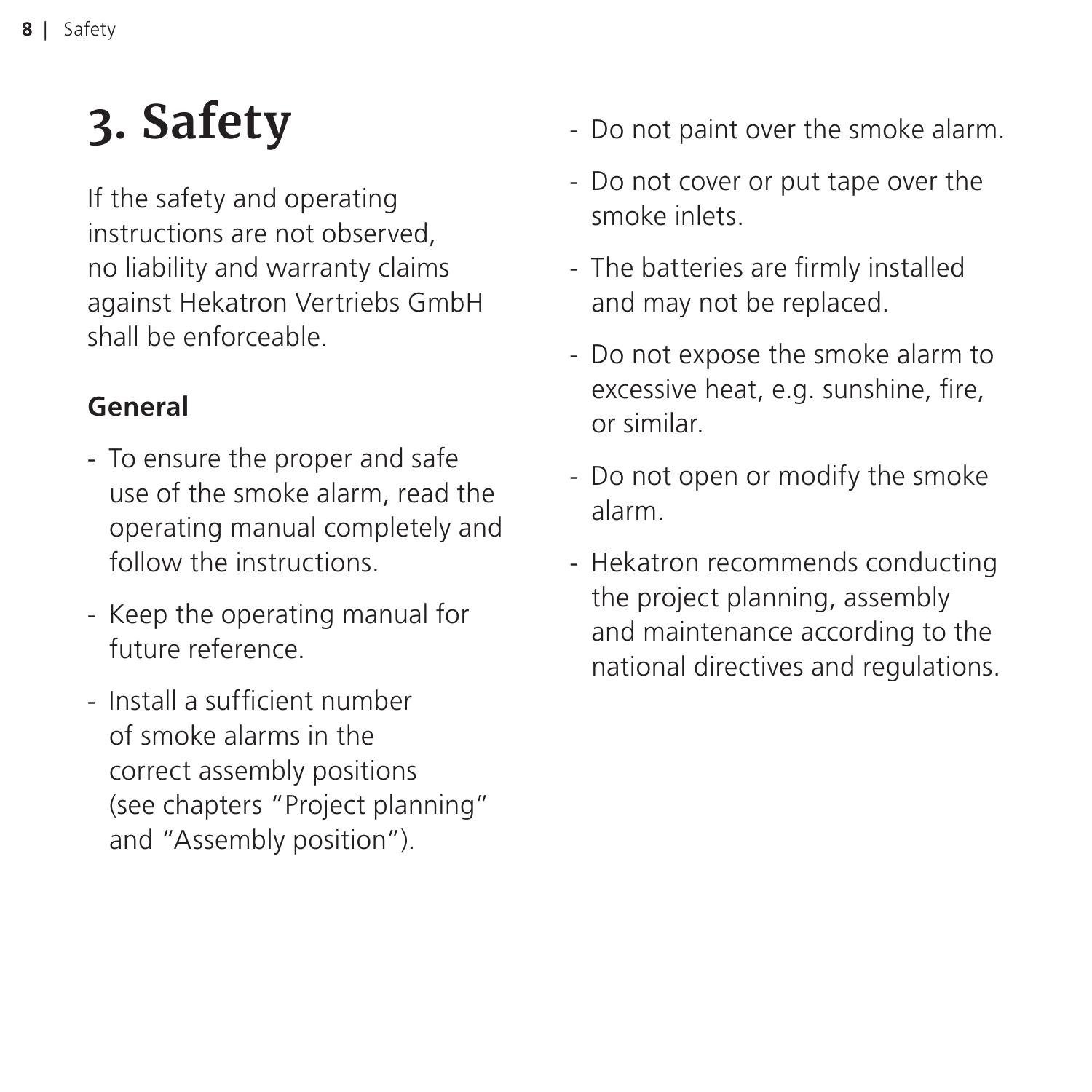#### **Renovation work**

- Protect the smoke alarm against dust and contamination (e.g. cover the smoke alarm or dismount it and store it in a plastic bag).
- Once the renovation work is completed, reassemble the smoke alarm or remove the cover.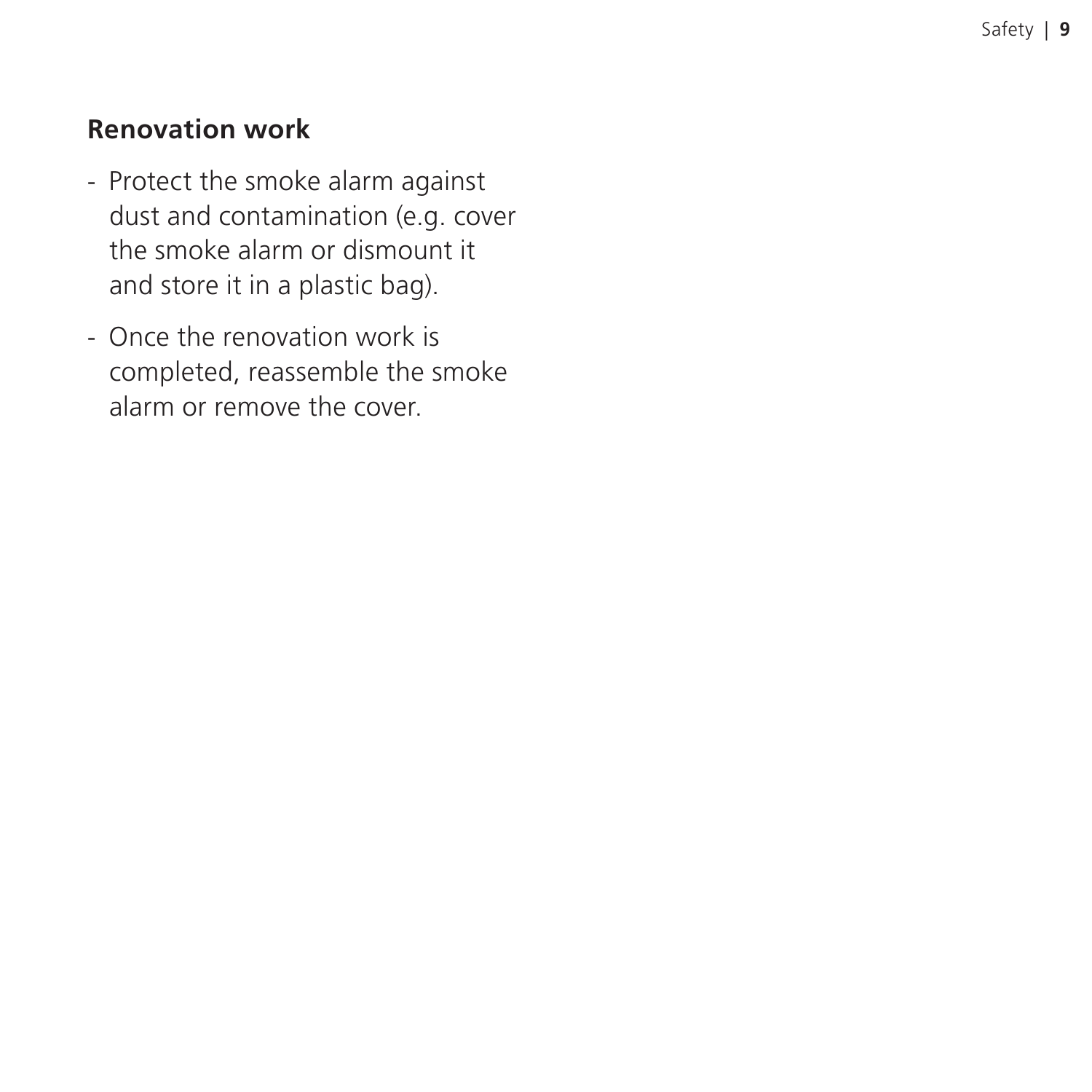## <span id="page-9-0"></span>**4. Product description**

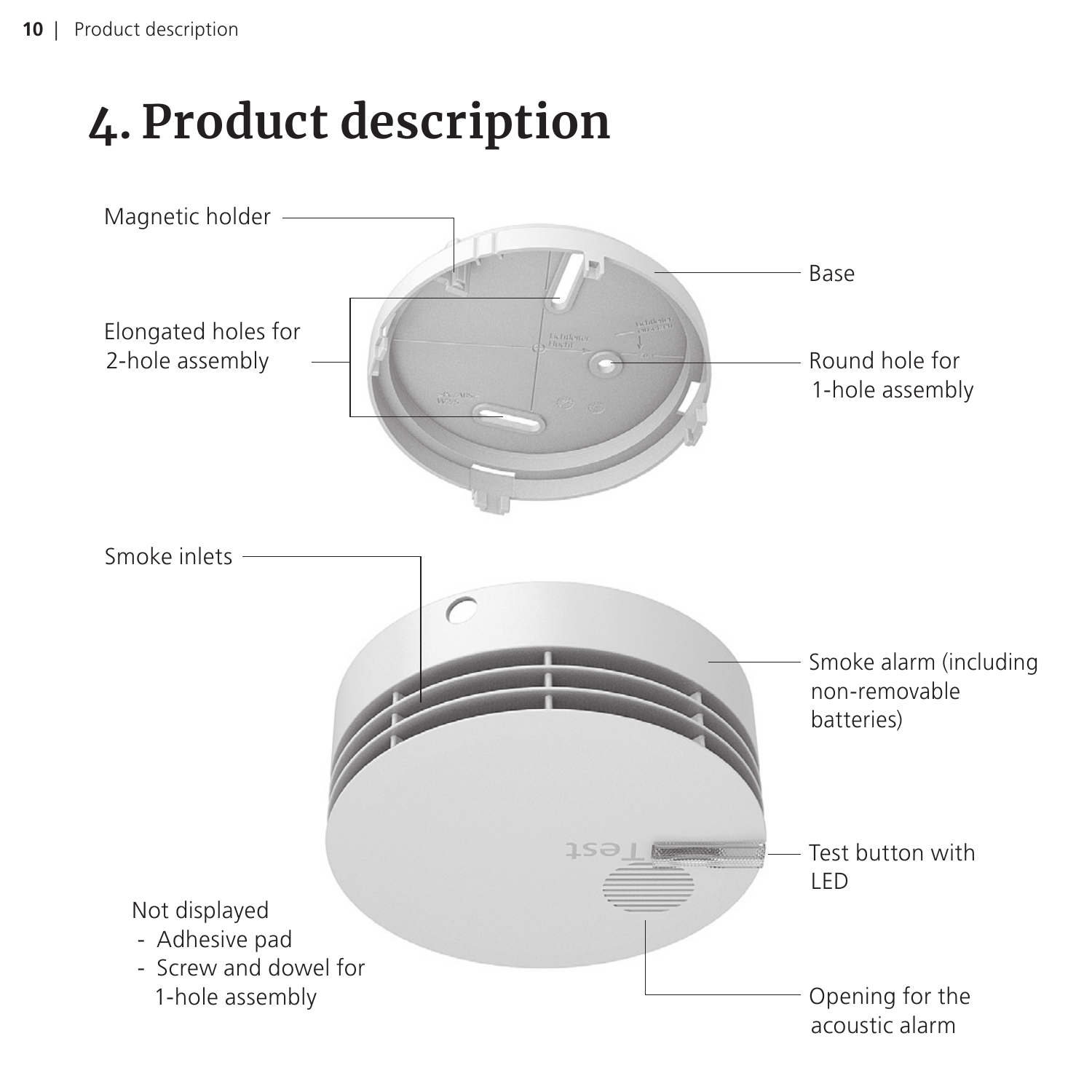### <span id="page-10-0"></span>**4.1 Functional principle**

The smoke alarm utilises the scattered-light principle. Light beams are regularly sent out in the measuring chamber, which are then absorbed by the measuring chamber. As soon as smoke enters the measuring chamber, the light beams are deflected by the smoke particles (scattered) and hit a lens. This triggers the alarm, which is signalled by the smoke alarm by means of a loud alarm sound and the red flashing LED in the test button.

### **4.2Features**

- Continuous automatic self-check: In normal operation, the smoke alarm regularly carries out an automatic self-check and therefore only needs to be checked once a year (see chapter ["Maintenance"\)](#page-26-0).
- Contamination forecast: During the functional check, the smoke alarm calculates whether a secure operation can be guaranteed for another 15 months if the level of contamination remains the same.
- Contamination compensation: The smoke alarm automatically adapts to normal changes in its environment and thus guarantees a constant level of sensitivity and a long service life.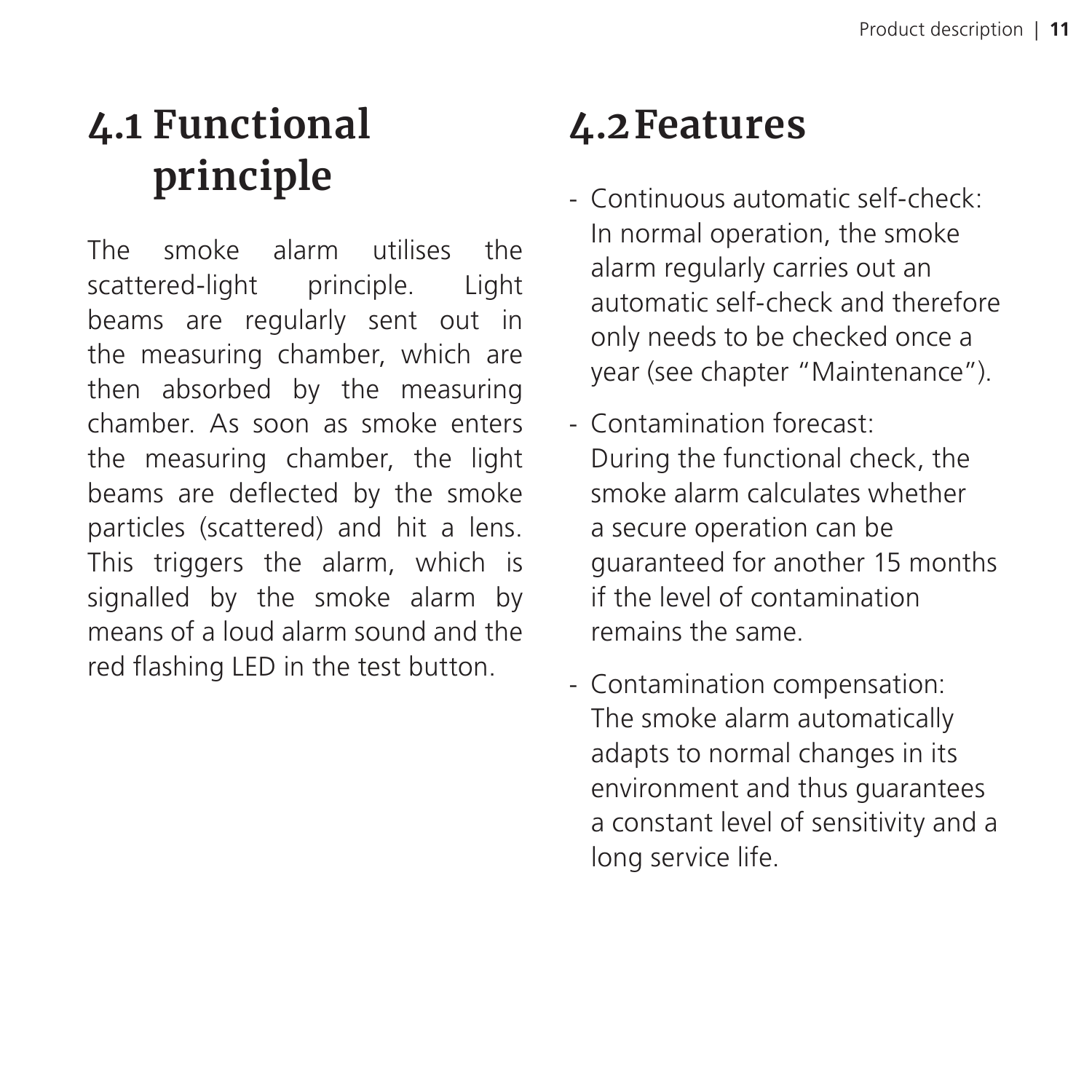<span id="page-11-0"></span>- Frequency-optimised audible sound:

Thanks to the different high and deep frequencies, the alarm sound is better perceived by humans.

### **Radio networking option (only Genius Plus X)**

The smoke alarm comprises an interface for the integration of a Standard X radio module and can thus be operated as a smoke alarm with radio networking.

### **4.3 Conformity**

Hekatron Vertriebs GmbH herewith declares that the Genius Plus / Genius Plus X smoke alarm is compliant with EU regulations 2014/30/EU and 2011/65/EU. The complete declaration of conformity can be found on our website [www.hekatron-brandschutz.de.](http://hekatron-brandschutz.de)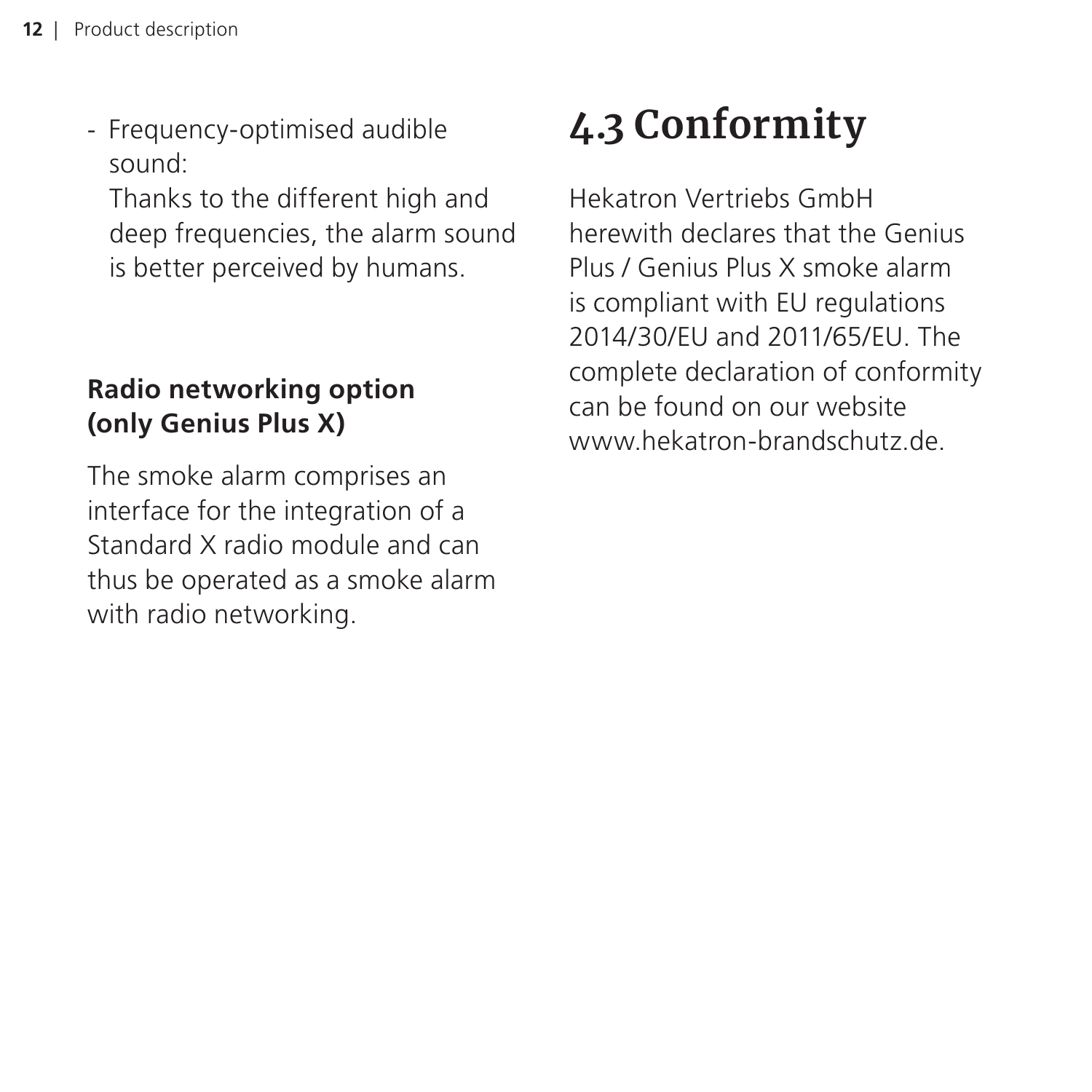## <span id="page-12-0"></span>**5. Project planning**

The corresponding national directives and regulations shall apply to the project planning. The figures and information on the minimum fitting and the ideal fitting refer to Germany (mandatory smoke alarms).

### **Minimum fitting:**

- Bedroom (including guest bedrooms)
- Children's room
- Escape routes (e.g. hallway)

For an **ideal fitting**, we recommend installing additional smoke alarms in the following rooms:

- Living room
- Office
- Basement



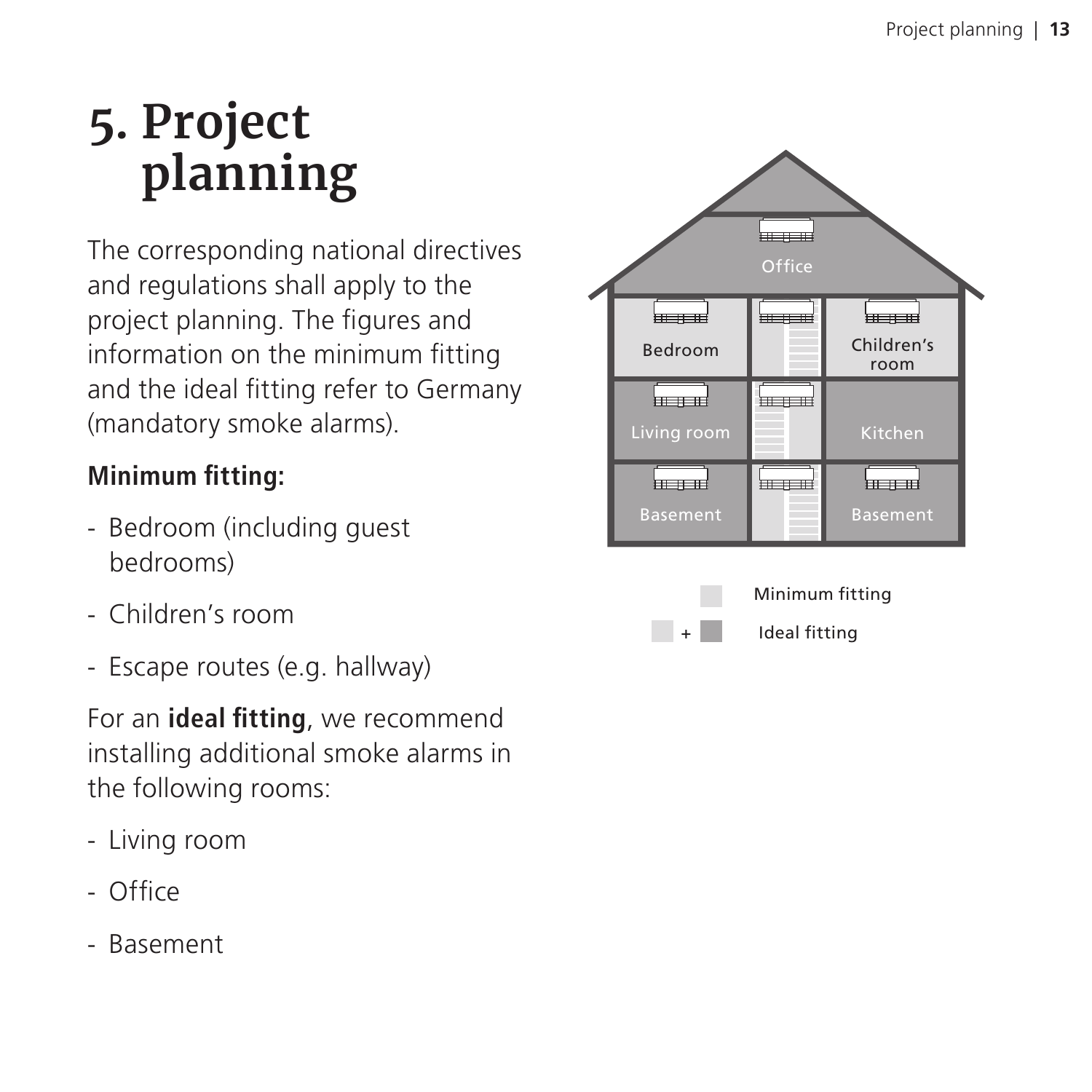## <span id="page-13-0"></span>**6. Assembly position**

### **CAUTION**

**i**

Selecting the correct assembly position in the room is decisive for the functioning of the smoke alarm.

- $\blacktriangleright$  Select an assembly position in which smoke can reach the smoke alarm without any obstructions and thus enables an early detection.
- $\blacktriangleright$  The standard case and special cases must be observed.
	- Genius Plus X: If radio smoke alarms are used, the chapter ["Project planning"](file:) in the "Standard X radio module" operating manual is also to be observed.

## **6.1 Standard case**

The following conditions apply to the correct assembly position:

- On the ceiling
- As close to the centre of the room as possible, but at least 0.5 m away from walls, beams or furniture (e.g. lamps).
- Maximum room height: 6 m
- Monitored area per smoke alarm:  $max. 60 m<sup>2</sup>$

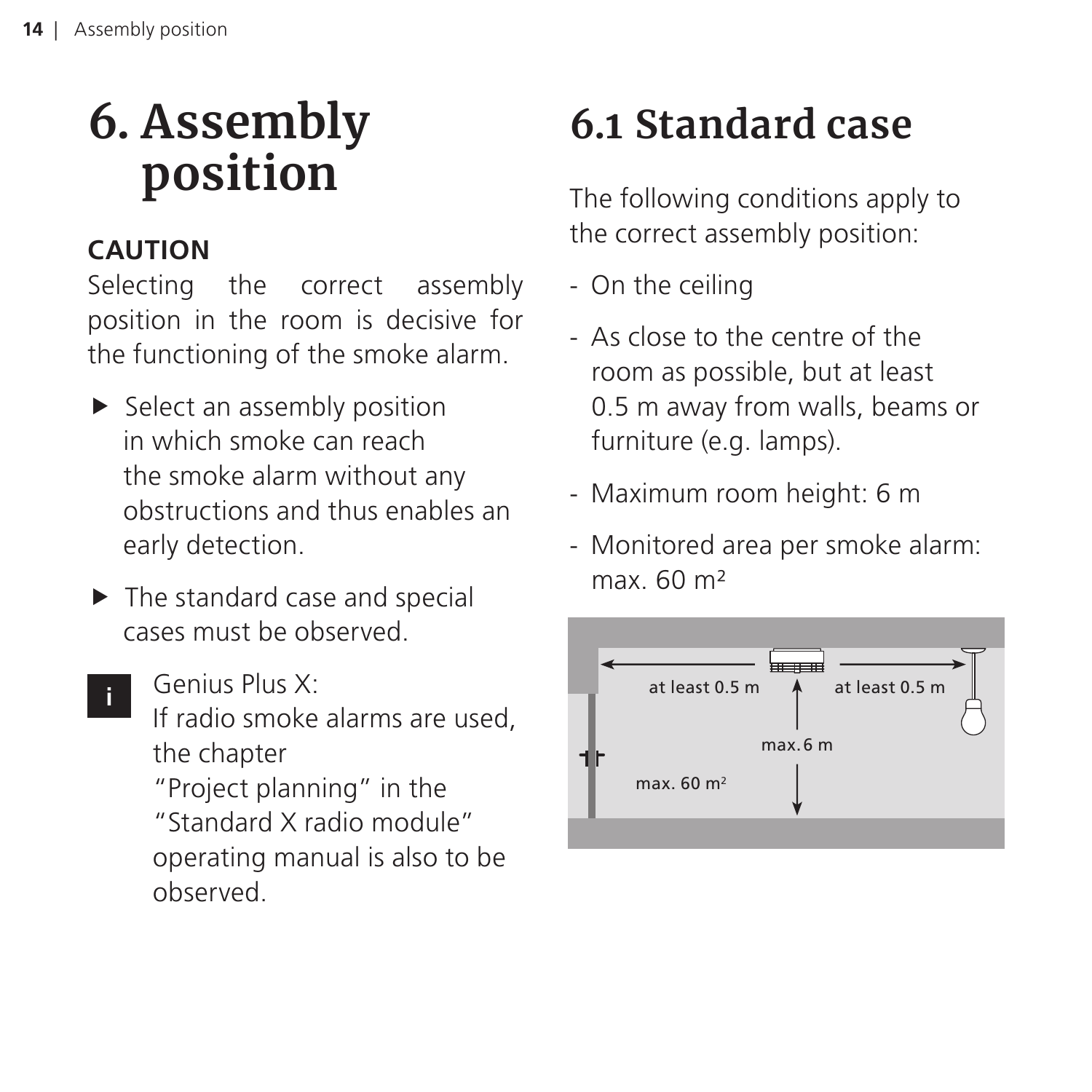### <span id="page-14-0"></span>**6.2 Special cases**

### **Rooms with sloped ceiling**

Slope  $<$  20 $^{\circ}$ :

Sloped ceilings with a small inclination are treated like horizontal ceilings (see standard case).

Slope  $> 20^\circ$ :

The following applies to sloped ceilings with a larger inclination:

- Clearance to peak:

 $0.5-1.0$  m (see Figure A)

Slope > 20° and horizontal portion: The following applies to these ceilings:

- If there is a horizontal portion of ≤ 1 m: at the slope with 0.5 to 1.0 m clearance from the horizontal portion (see Figure B)
- If there is a horizontal portion of > 1 m: in a central position in the horizontal ceiling (see Figure C)







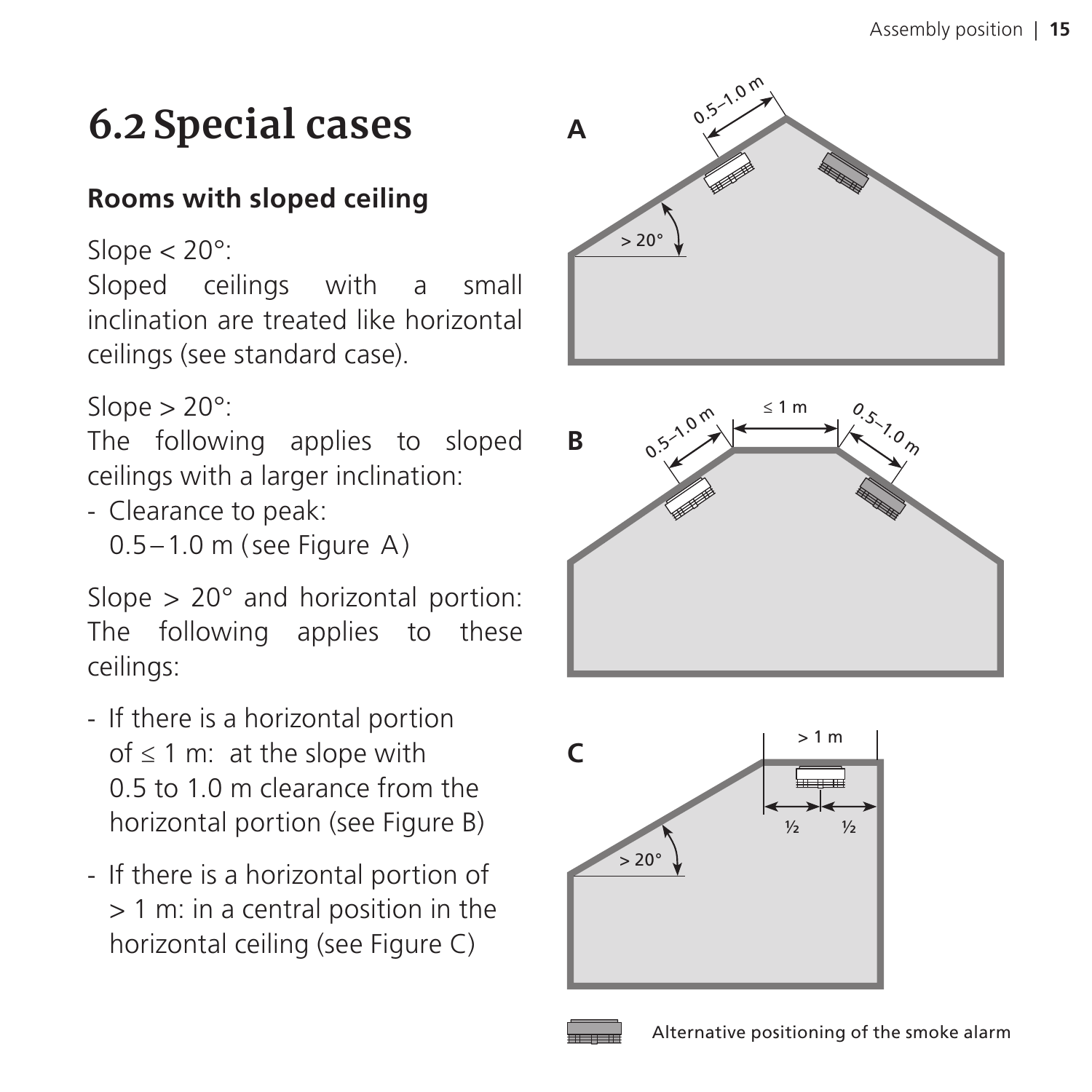### **Long and narrow rooms (e.g. hallways)**

In rooms and hallways with a width of < 1 m, the following assembly position applies:

- In a central position on the ceiling between the walls

In hallways with a width of  $<$  3 m, the following assembly position applies:

- Clearance to the front side: max. 7.5 m
- Distance between 2 smoke alarms: max. 15 m



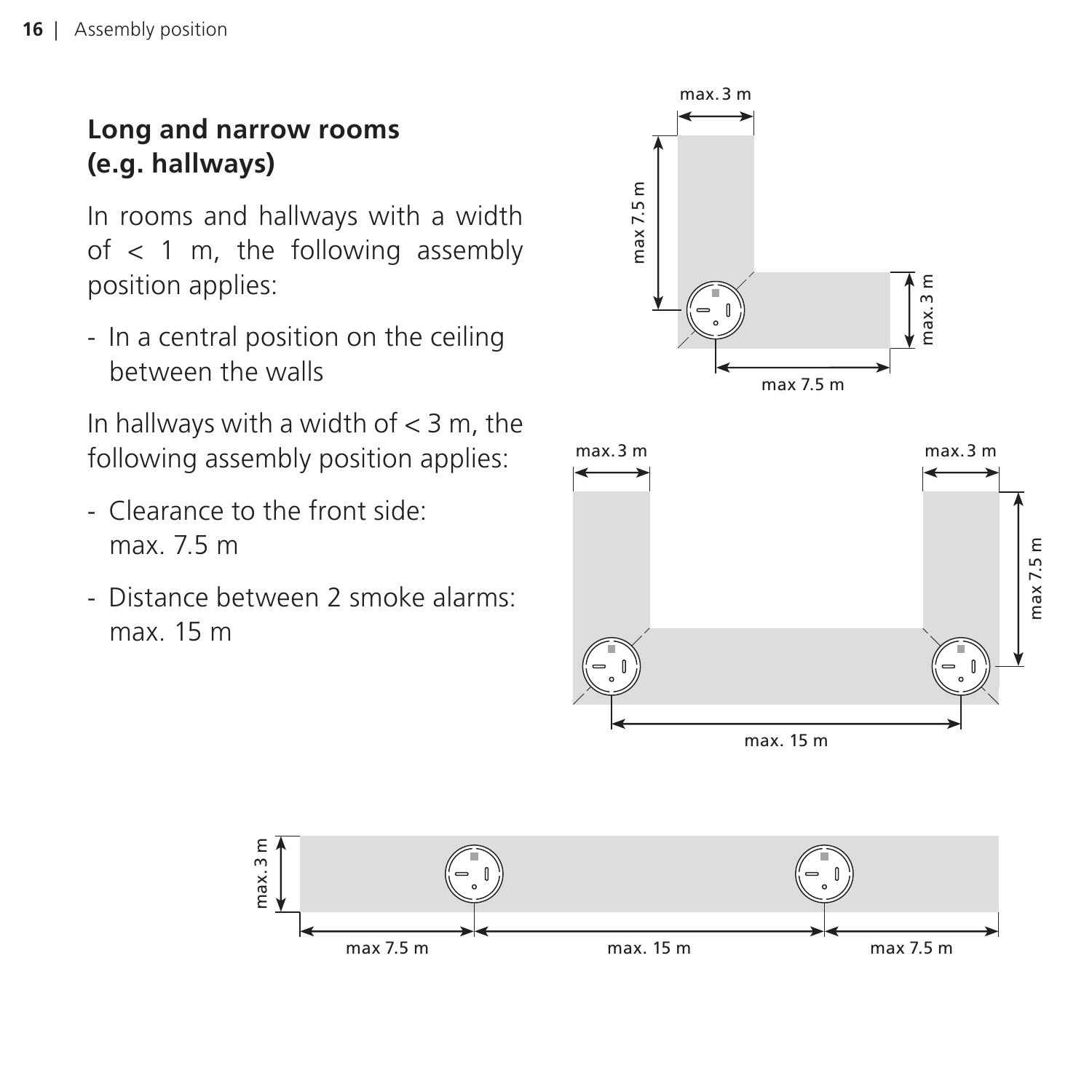### **Wall assembly**

The smoke alarm may be placed on the wall of a room in the following cases:

- Ceiling-assembly is not possible (e.g. in the case of textile ceilings or ceiling heating)
- Rooms and hallways with a surface area of  $< 6$  m<sup>2</sup>
- Kitchens which serve as escape routes

The following conditions apply to wall assembly:

- In a central position on the longer wall
- Clearance to ceiling: 0.3 to 0.5 m
- Clearance to objects below the smoke alarm: 1 m
- Lateral clearance: 0.5 m
- In the event of other special cases, e.g. rooms larger than 60 m² or ceiling joists, please contact your dealer.



Smoke alarm wall installation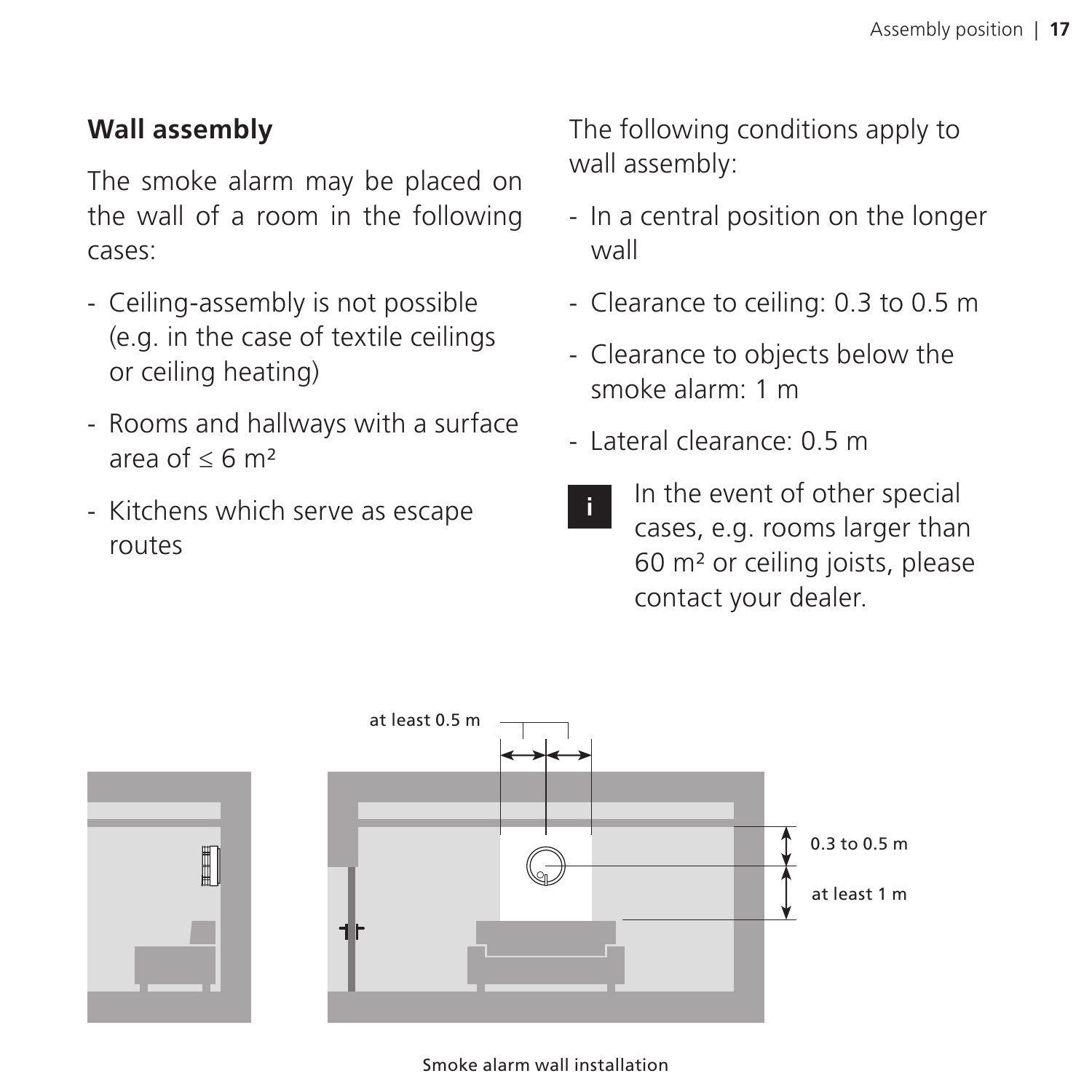## <span id="page-17-0"></span>**7. Assembly**

The following options are available for the assembly of the base:

- Screw/dowel assembly with 1 screw: [see 7.1](#page-19-0)
- Screw/dowel assembly with 2 screws: [see 7.2](#page-19-0)
- Assembly with an adhesive pad: [see 7.3](#page-20-0)

For a secure and permanent connection, Hekatron recommends the screw/dowel assembly.

**i**

The fastening material for a 1-hole assembly is included in the scope of delivery. If other screws are to be used, the screw heads must not reach into the base by more than 5 mm. We recommend using 3.5 x 25 mm oval-head screws.

### **CAUTION:**

Depending on the selected assembly method, lines may be damaged.

 $\blacktriangleright$  Select the assembly position in a way that it can be ensured that no electric lines or other supply lines (e.g. water) can be damaged during drilling.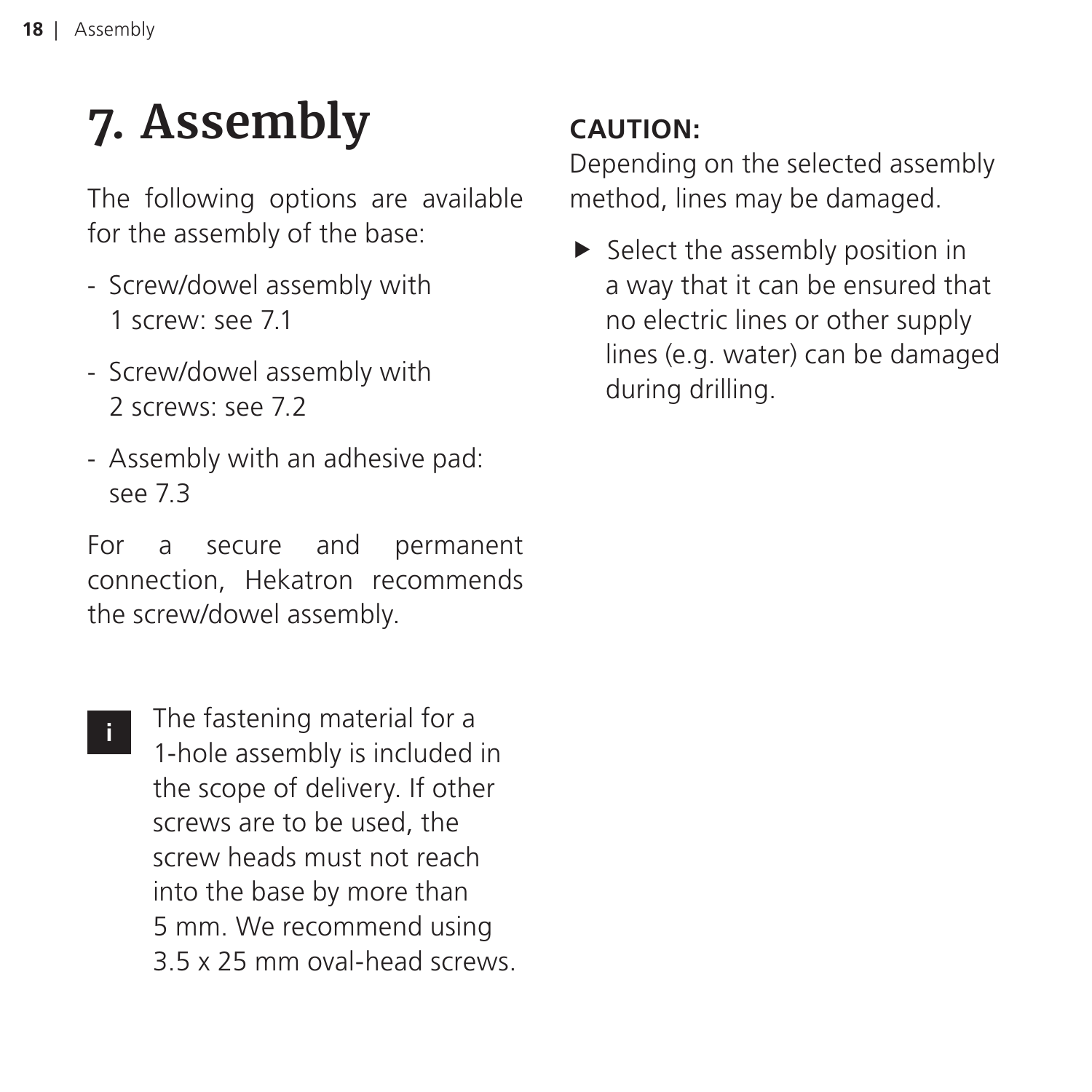### <span id="page-18-0"></span>**7.1 Screw/dowel assembly with 1 screw**

- $\blacktriangleright$  Hold the base against the ceiling and mark the hole for the desired assembly position.
- $\triangleright$  Drill a hole.
- $\blacktriangleright$  Insert the dowel into the bore hole.
- $\blacktriangleright$  Remove the protective foil from the fastening pad.
- $\blacktriangleright$  Insert the screw through the round hole in the base and screw it halfway in.
- $\blacktriangleright$  Align the base, press it against the ceiling and firmly tighten the screw.

### **7.2 Screw/dowel assembly with 2 screws**

- $\blacktriangleright$  Hold the base against the ceiling and mark the holes for the desired assembly position.
- $\triangleright$  Drill 2 holes.
- $\blacktriangleright$  Insert the dowels into the bore holes.
- $\blacktriangleright$  Insert the screws through the elongated holes, hold the base against the ceiling and firmly tighten the screws.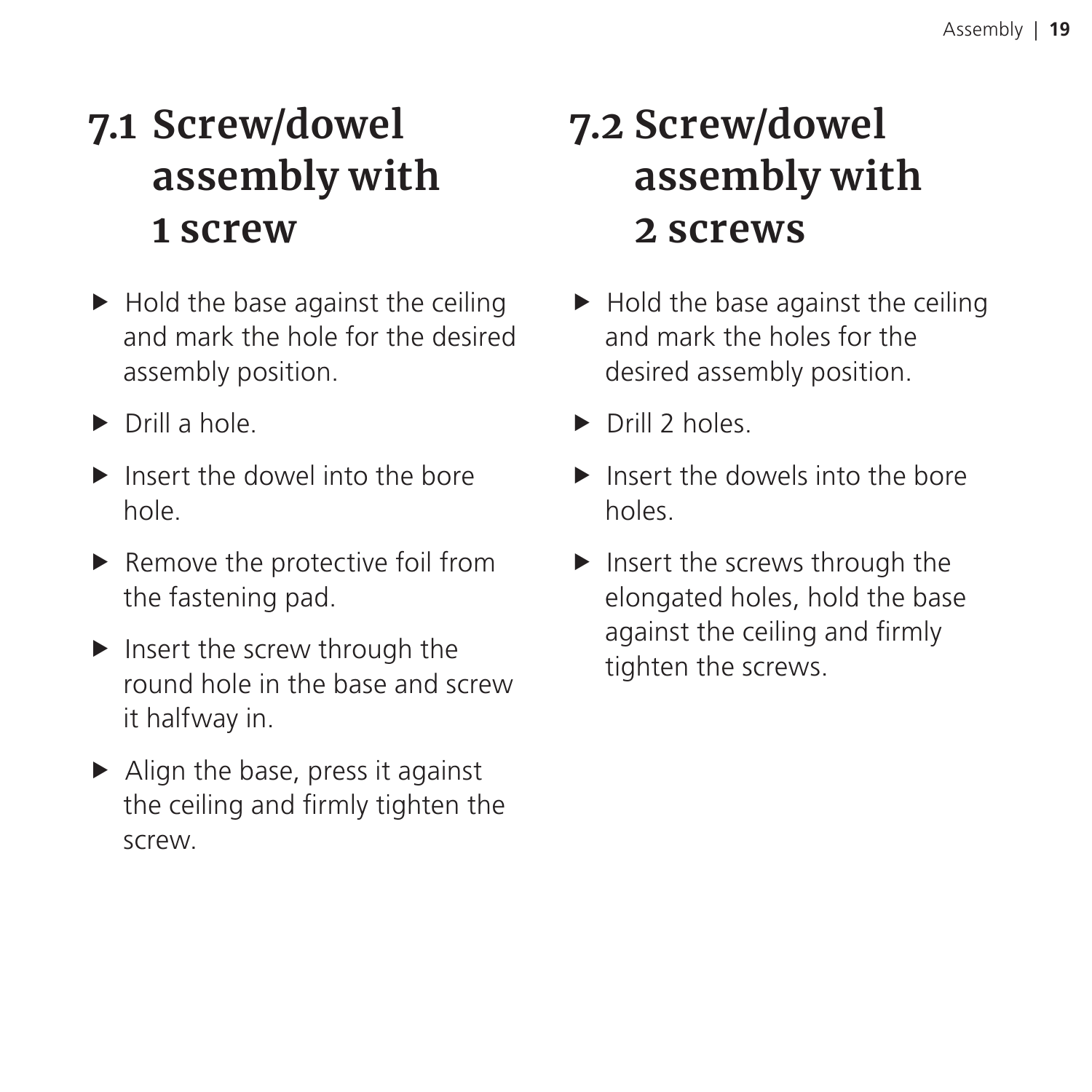### <span id="page-19-0"></span>**7.3 Assembly with adhesive pad**

Only the adhesive pad supplied by Hekatron may be used for the assembly with adhesive pad. **i**

#### **CAUTION**

The assembly with an adhesive pad depends on the adhesion characteristics of the surface of the ceiling in the desired assembly position. If the surface is unsuitable, the smoke alarm will not permanently adhere to the ceiling.

 $\blacktriangleright$  For the selection of a suitable surface, please observe the following table:

| Suitable          | <b>Unsuitable</b>        |
|-------------------|--------------------------|
| Smooth, level.    | Loose paint and          |
| undamaged,        | porous surfaces (e.g.    |
| clean and free    | plaster, emulsion paint, |
| from dust, grease | plywood, chip-boards     |
| and solvents      | and fibre boards)        |

<sup>1</sup> In some versions, the adhesive pad is an accessory which must be ordered separately.



Adhesive pads may leave residues after their removal.

- $\blacktriangleright$  Clean the surface in the desired assembly position.
- $\blacktriangleright$  Remove the protective foil on one side of the adhesive pad and attach the pad to the base of the smoke alarm. When doing so, observe the recesses for the fastening pad.
- $\blacktriangleright$  Remove the protective foil on the other side, hold the base to the desired assembly position and press it firmly against the ceiling (for at least 5 seconds).

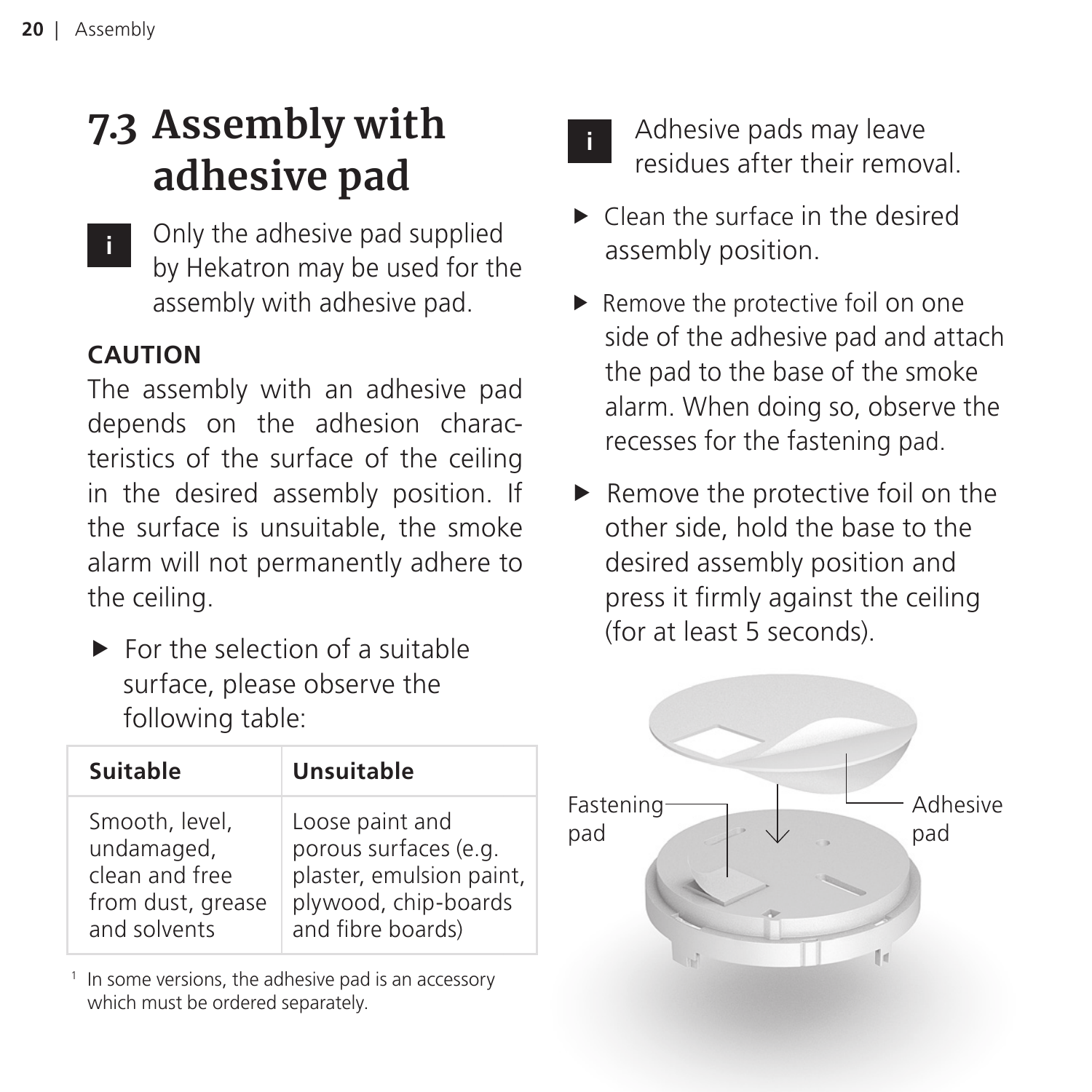## <span id="page-20-0"></span>**8. Commissioning**

- Genius Plus X: **i**
	- With radio smoke alarms, the radio module is to be installed before commissioning (see "Standard X radio module" operating manual).
- $\blacktriangleright$  Attach the smoke alarm to the base in such a way that the round anti-tamper seal opening of the smoke alarm is positioned flush over the magnetic holder of the base.
- $\blacktriangleright$  Turn the smoke alarm clockwise until it latches.
	- $\Rightarrow$  The smoke alarm will be activated automatically and execute a self-check.
- All the different sounds of the smoke alarm are available in the FAQ on our website (only available in German): [https://www.](https://www.hekatron-brandschutz.de/faq) [hekatron-brandschutz.de/faq](https://www.hekatron-brandschutz.de/faq) **i**

If the smoke alarm is removed from the base again, it will automatically switch off after 5 minutes.

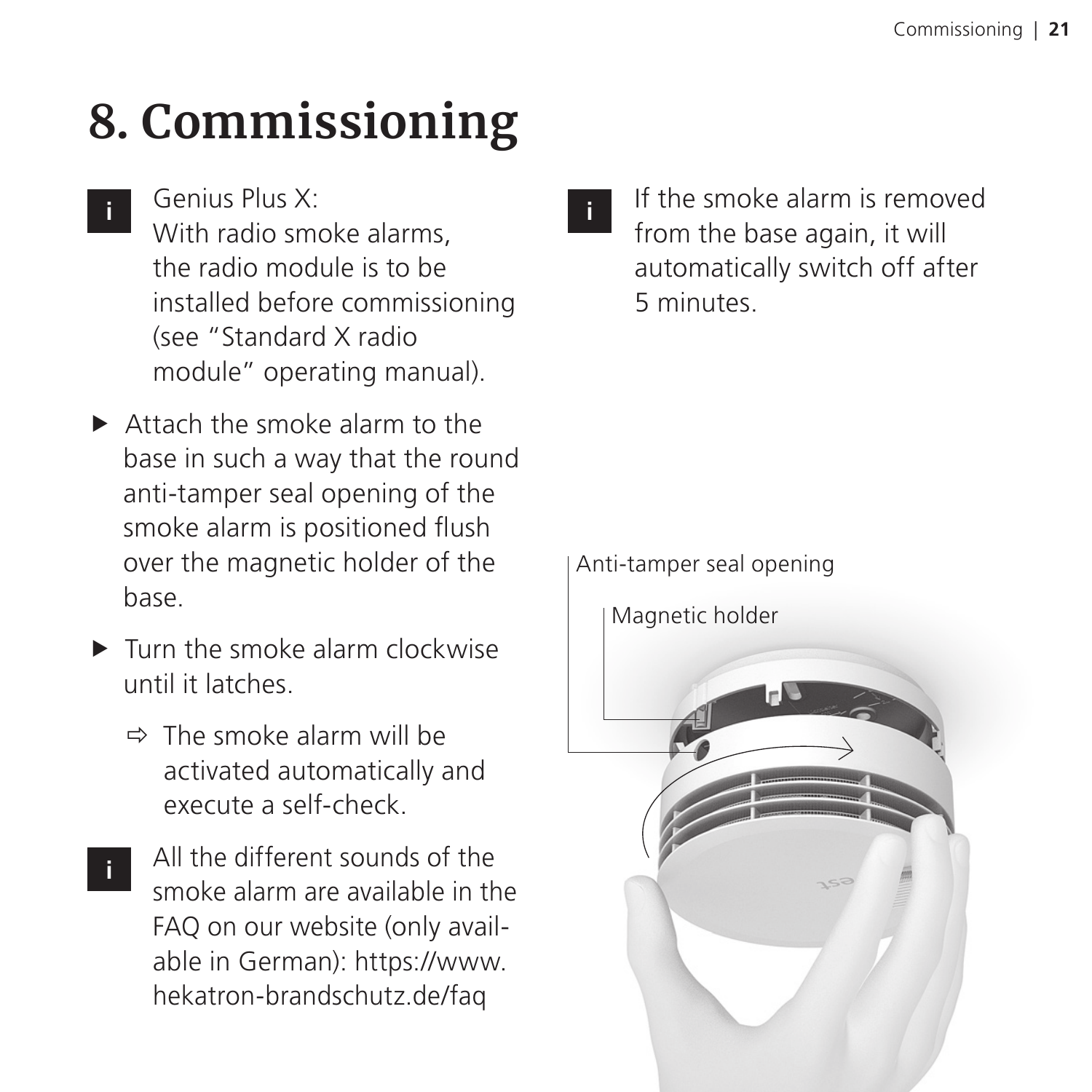## <span id="page-21-0"></span>**9. Seal (accessories)**

The smoke alarm can be secured against removal by unauthorised persons or sabotage by means of a seal.

#### **Inserting the seal**

- $\blacktriangleright$  Remove the break-out partition in the base using pliers.
- $\blacktriangleright$  Mount the base (see chapter ["Assembly"\)](#page-18-0).
- $\blacktriangleright$  Rotate the smoke alarm into the base.
- $\blacktriangleright$  Insert the seal into the opening.
	- $\Rightarrow$  The opening is closed completely.

### **Removing the seal**

- $\blacktriangleright$  Rotate the seal by 90° using a screwdriver.
	- $\Rightarrow$  The head of the seal is sheared off.
- Remove the smoke alarm form the base.

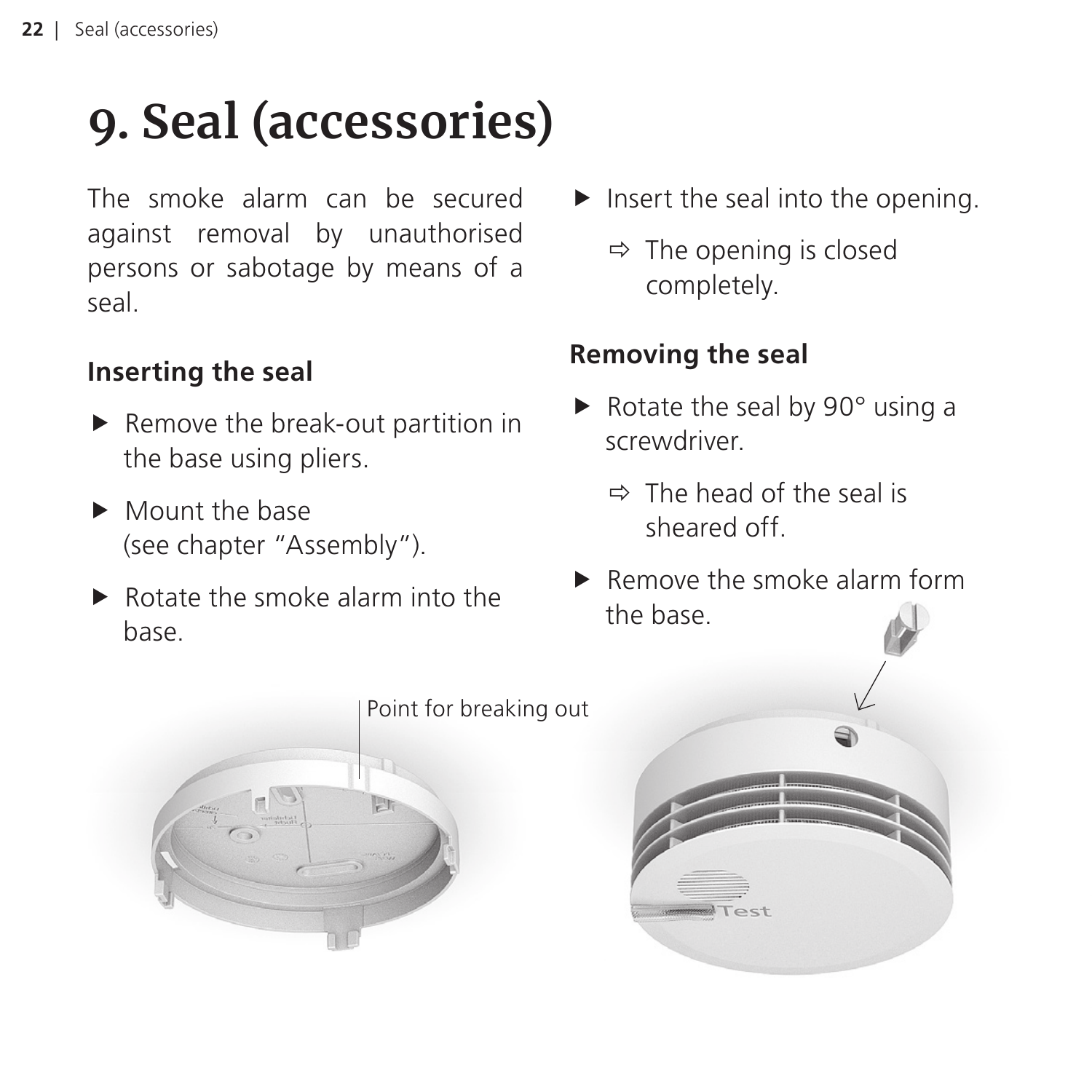## <span id="page-22-0"></span>**10.Status signals**

In normal operation, the smoke alarm carries out an automatic self-check in regular intervals. The corresponding status is signalised by means of the test button and the acoustic alarm.

If using the Genius Plus X, the operating manual of the radio module is to be observed in addition. **i**

#### **Normal operation**

The smoke alarm has an integrated realtime clock. This has the effect that the LED in the test button and the acoustic alarm are deactivated from 9 p.m. to 7 a.m. CET<sup>1</sup>.

| <b>Test button</b> |                             | <b>Acoustic alarm</b>                                                   | Cause                                  | Remedy                                                   |
|--------------------|-----------------------------|-------------------------------------------------------------------------|----------------------------------------|----------------------------------------------------------|
| GRFFN              | Flashes every<br>48 seconds | $---$                                                                   | Smoke alarm<br>functions<br>impeccably |                                                          |
| ORANGE             | Flashes every<br>8 seconds  | Short audible signal<br>every 48 seconds                                | End of service<br>$l$ ife <sup>2</sup> | Replace the device.<br>Deactivate the acoustic<br>alarm. |
| ORANGE             | Flashes every<br>48 seconds | -- (Acoustic alarm has End of service<br>been deactivated)              | $l$ ife <sup>2</sup>                   | Replace the device.                                      |
| <b>RFD</b>         | Flashes every<br>8 seconds  | Short audible signal<br>every 48 seconds                                | Fault detected <sup>2</sup>            | Replace the device.<br>Deactivate the acoustic<br>alarm. |
| <b>RFD</b>         | Flashes every<br>48 seconds | -- (Acoustic alarm has Fault detected <sup>2</sup><br>been deactivated) |                                        | Replace the device.                                      |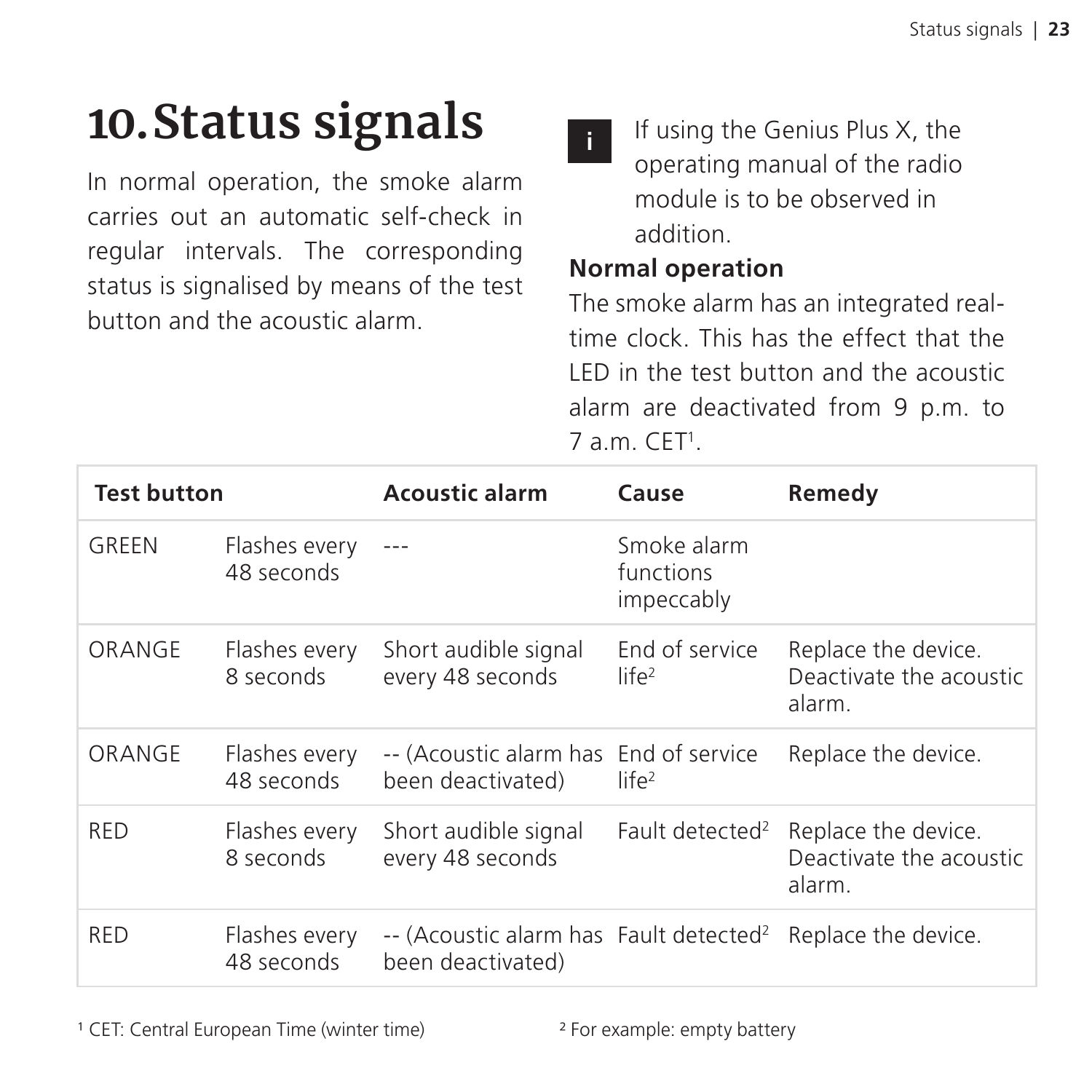#### **Fire alarm**

As soon as the smoke alarm detects smoke, it enters the "fire alarm" mode. In this mode, the LED is flashing, and the acoustic alarm is sounded.

| <b>Test button</b> |                                        | <b>Acoustic alarm</b>            | Cause                                                               | Remedy                                                                                                                        |
|--------------------|----------------------------------------|----------------------------------|---------------------------------------------------------------------|-------------------------------------------------------------------------------------------------------------------------------|
| <b>RFD</b>         | Flashes every<br>second                | Alternating, loud<br>alarm sound | Smoke is detected                                                   | Exit the building<br>(s. page 3 "Behaviour<br>in the event of fire").                                                         |
| GRFFN              | Double-<br>flashes every<br>48 seconds |                                  | Active alarm<br>storage (the<br>device has an<br>active fire alarm) | Check environment<br>for possible sources of<br>smoke.<br>Delete the alarm<br>storage by pressing the<br>test button briefly. |

#### **Deactivating the acoustic alarm**

- $\blacktriangleright$  Press the test button briefly.
	- $\Rightarrow$  In the event of a fault, the acoustic alarm is muted for 24 hours.

 $\Rightarrow$  In the event of a fire alarm. the acoustic alarm is muted for 10 minutes. Subsequently, the alarm will be sounded again if smoke is still detected.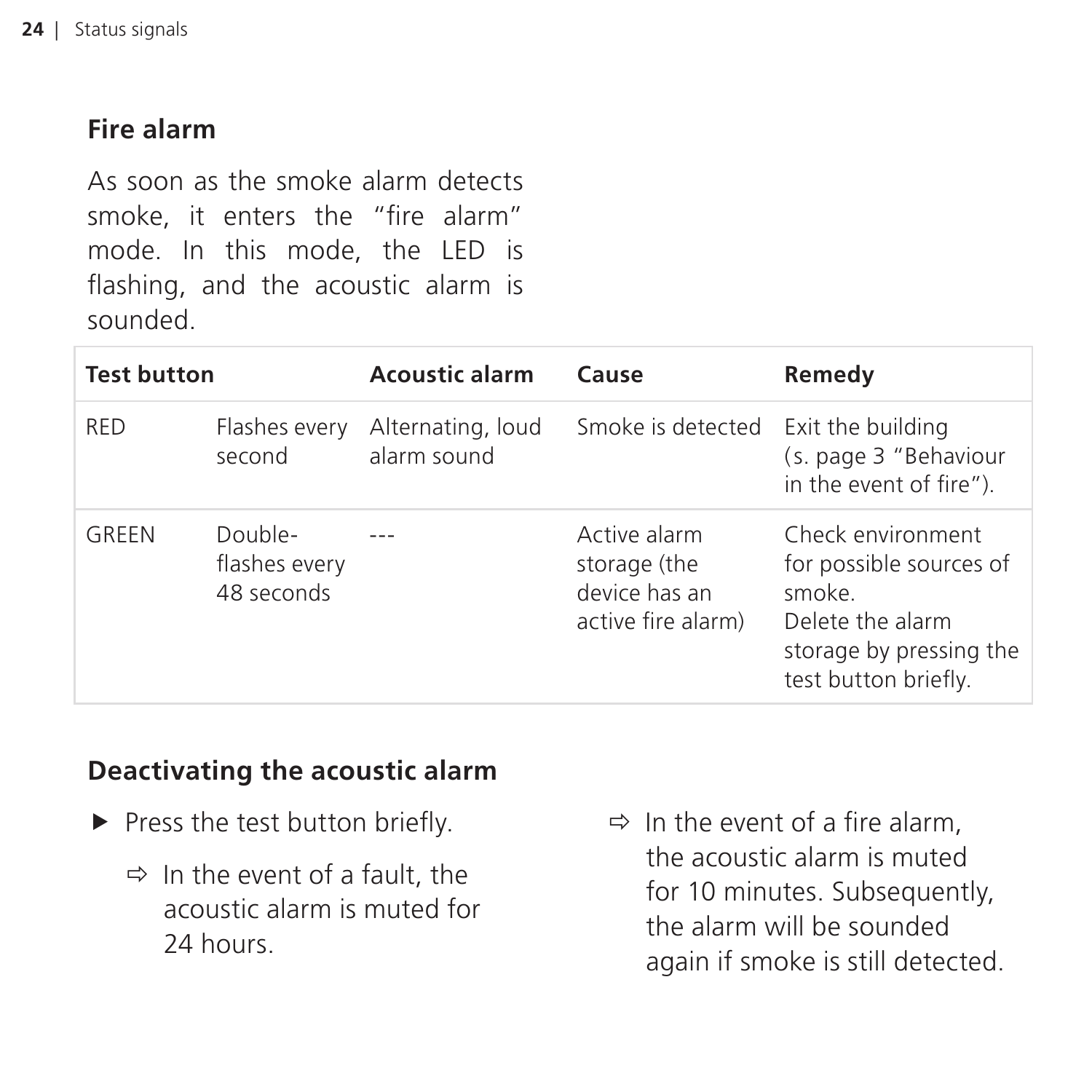## <span id="page-24-0"></span>**11. Maintenance**

To be able to guarantee the impeccable function of the smoke alarm, an on-site inspection including functional test is to be carried at least once a year  $(12 \pm 3 \text{ months})$ . in accordance with the national directives and regulations (in Germany in accordance with DIN 14676-1).

During the functional test, the smoke alarm determines whether its operational readiness can be guaranteed for the next 15 months and signalises its corresponding status by means of the test button and the acoustic alarm.

**i**

The smoke alarm is not suitable for using test gas.

 $\triangleright$  Only carry out the functional test by pressing the test button.

### **Carrying out maintenance**

- $\blacktriangleright$  Remove the dust from the smoke alarm with a soft cloth.
- $\blacktriangleright$  If required, remove any contamination with a wet cloth. Do not use detergents.
- $\blacktriangleright$  Ensure the following points:
	- The smoke alarm is not damaged.
	- There is a clearance of  $> 0.5$  m around the smoke alarm.
	- The smoke inlets are not obstructed.
	- The opening for the acoustic alarm is not obstructed.
	- All rooms prescribed by law have a smoke alarm (see chapter ["Project planning"\)](#page-13-0)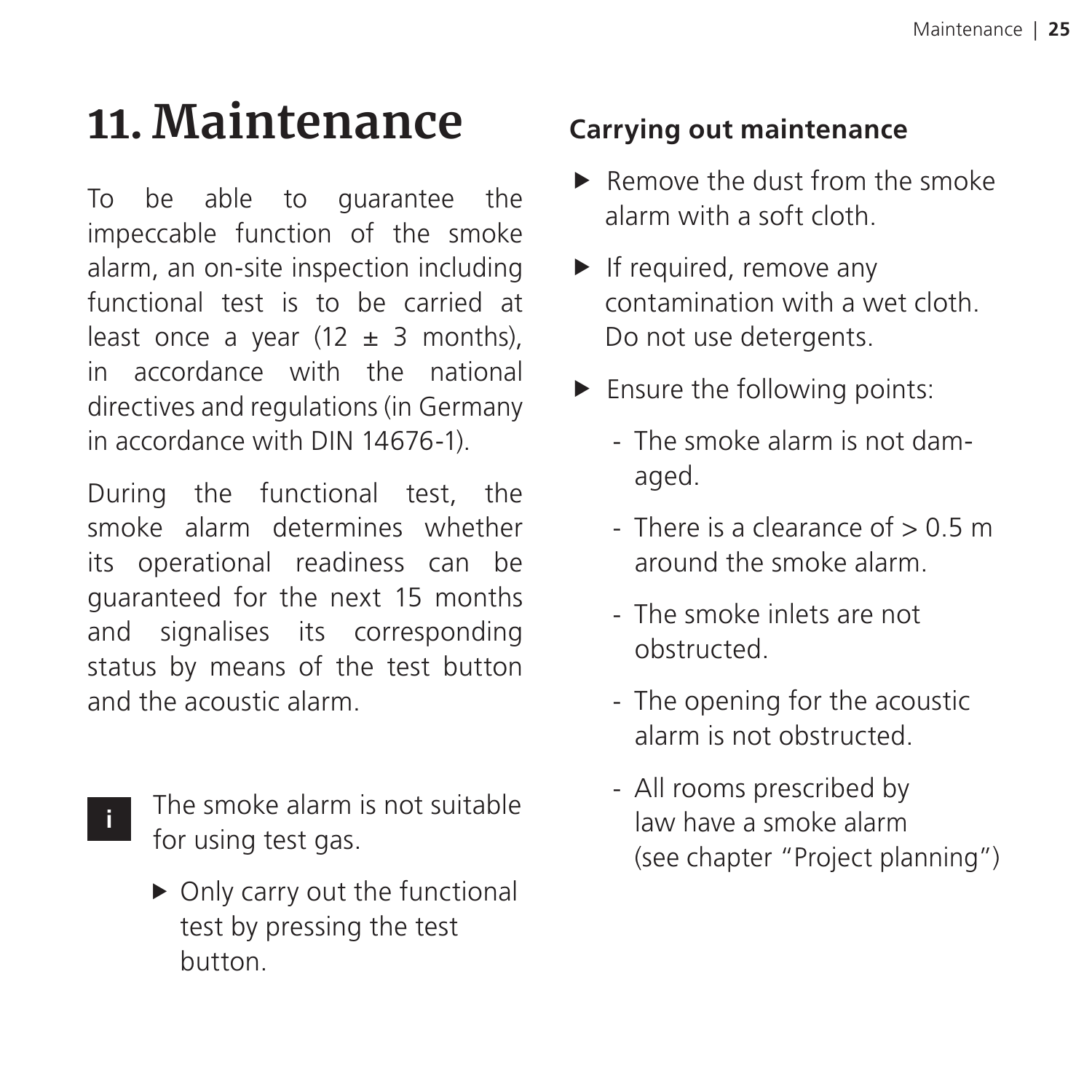#### **Implementing a functional test**

- $\blacktriangleright$  Press the test button briefly.
	- $\Rightarrow$  The smoke alarm displays its status:

| <b>Test button</b> |            | <b>Acoustic alarm</b>                      | <b>Status</b>                                                           |  |
|--------------------|------------|--------------------------------------------|-------------------------------------------------------------------------|--|
| GRFFN              | Flashes 1x | Sound indicating a<br>positive test result | Smoke alarm functions impeccably                                        |  |
|                    |            | Sound indicating a<br>negative test result | Potential end of service life due to<br>contamination within 15 months. |  |
| ORANGE             | Flashes 1x | Sound indicating a<br>negative test result | The end of service life has been<br>reached. Replace the smoke alarm.   |  |
| <b>RFD</b>         | Flashes 1x | Sound indicating a<br>negative test result | Fault detected.<br>Replace the smoke alarm.                             |  |

Examples for all different sounds can be found on our website, in the FAQ (only available in German): [www.hekatron-brandschutz.de/faq/](http://hekatron-brandschutz.de/faq/)

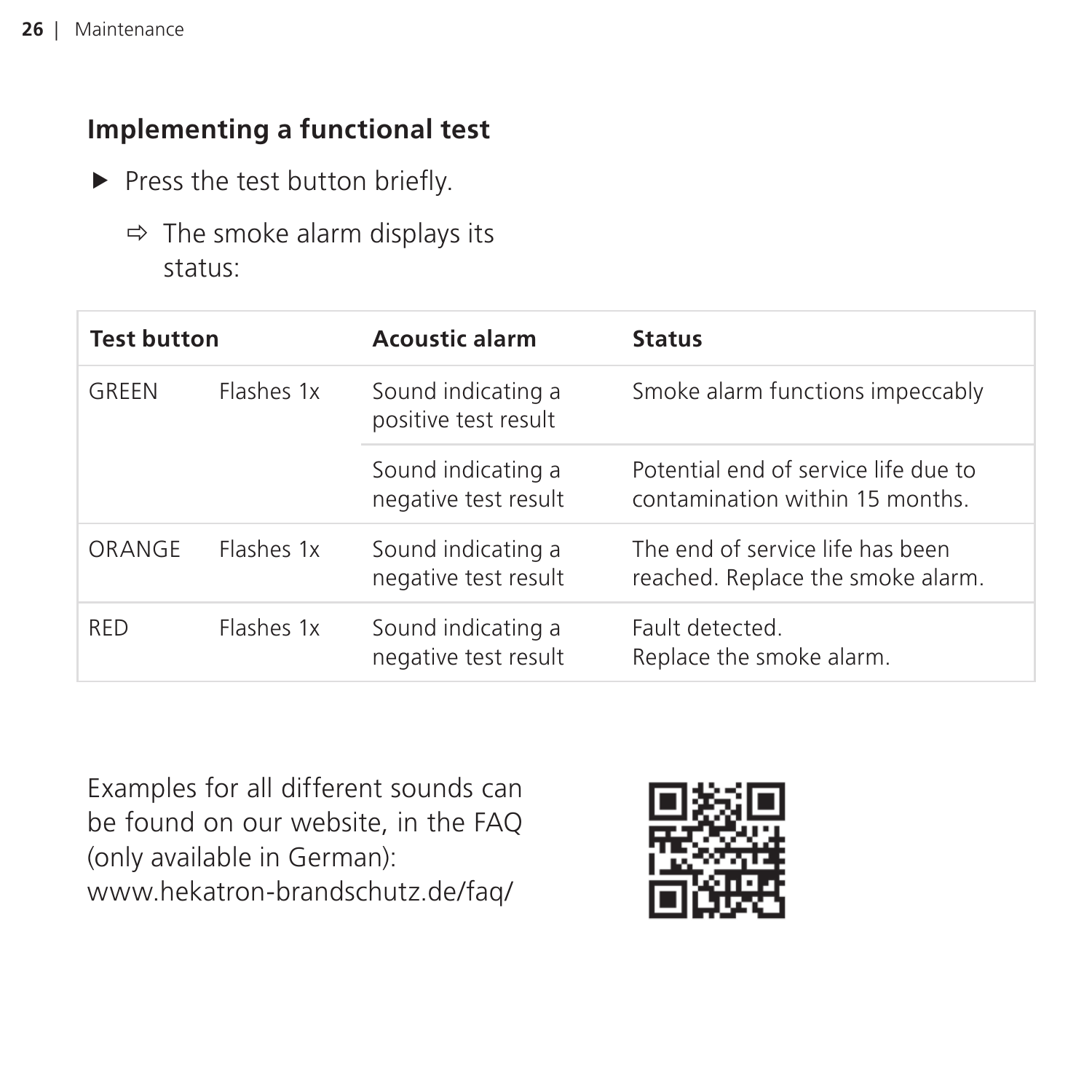## <span id="page-26-0"></span>**12.Disposal**

For the disposal, observe the national directives and regulations.

**Disposing of the smoke alarm with the domestic waste is inadmissible.**



## **13.Environment**

Our smoke alarms are manufactured in compliance with the quality and environmental management standards according to DIN EN ISO 9001 and DIN EN ISO 14001. The Genius Plus / Plus X smoke alarms meet the statutory RoHS requirements and are free from any illegal substances.

Hekatron has already assumed the costs for the disposal of the smoke alarm by paying the fee to the EAR [Elektro-Altgeräte-Register; German register for old electrical equipment].

**The batteries are firmly installed in the smoke alarm and cannot be replaced.**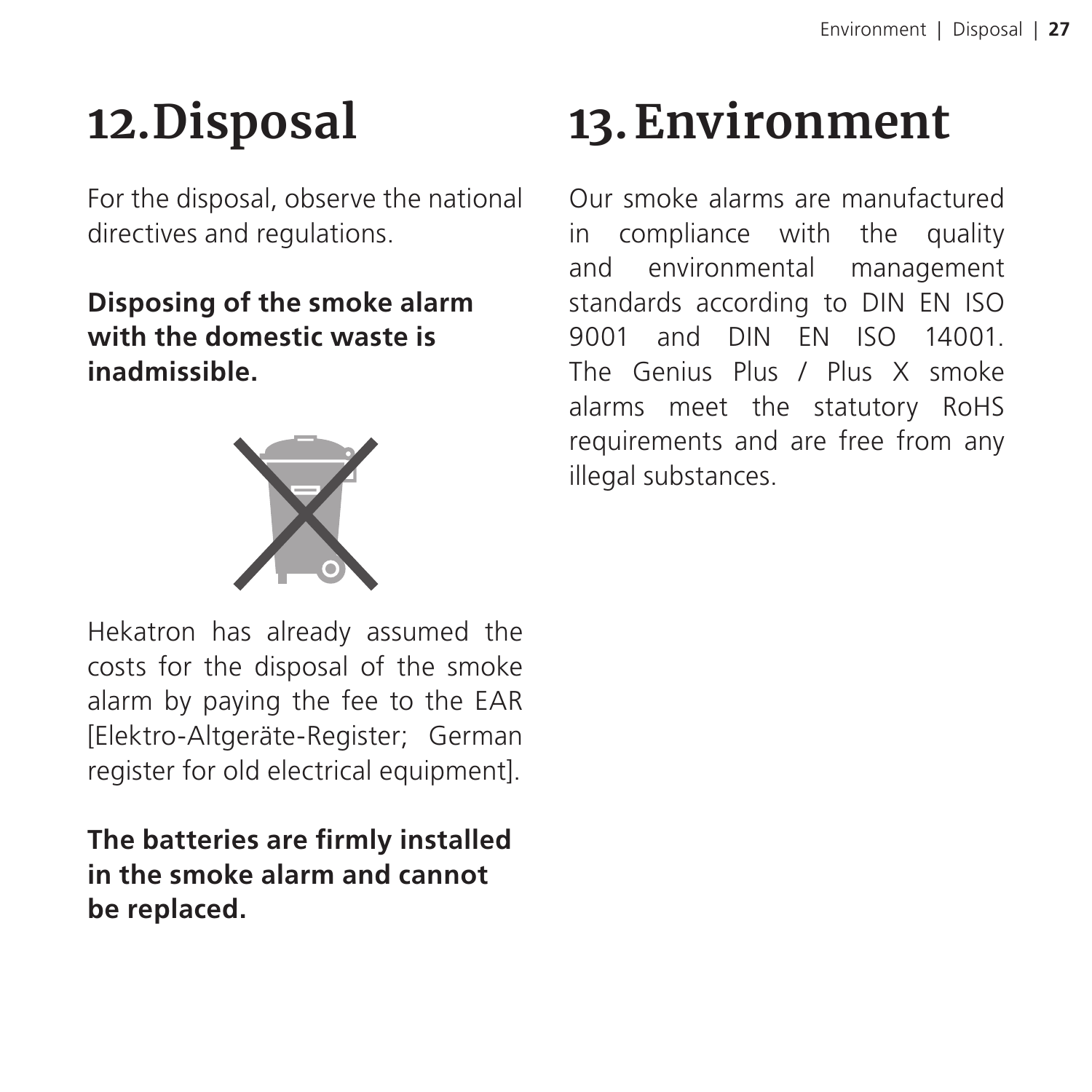## <span id="page-27-0"></span>**14. Terms of use**

If the following terms of use are complied with, this smoke alarm has a typical service life of up to 10 years.

### **Genius Plus and Genius Plus X**

- Commission the smoke alarm at the latest 1 year after its production date.
- Conduct the project planning and assembly according to this operating manual.
- The ambient temperature must comply with the provisions in the chapter "Technical data".
- Maximum alarm time per year: 90 seconds
- Max. 12 functional tests or data transmissions via "Smartsonic" per year

### **Additionally for Genius Plus X with radio networking:**

- Installation of the radio module: at the latest 1 year after the initial commissioning of the smoke alarm
- Commissioning of the radio module: max. 2 x in 10 years
- Max. 1 line or network test per year
- Max. 1 range test in 10 years
- Project planning according to the "Standard X radio module" operating manual
- Portion of radio interference (external radio signals in the frequency range of 868 MHz): max. 0.2 %  $(= 3 \text{ min/day})$  in 10 years
- The maximum duration for the co-signalisation of fault messages in the radio network is 30 days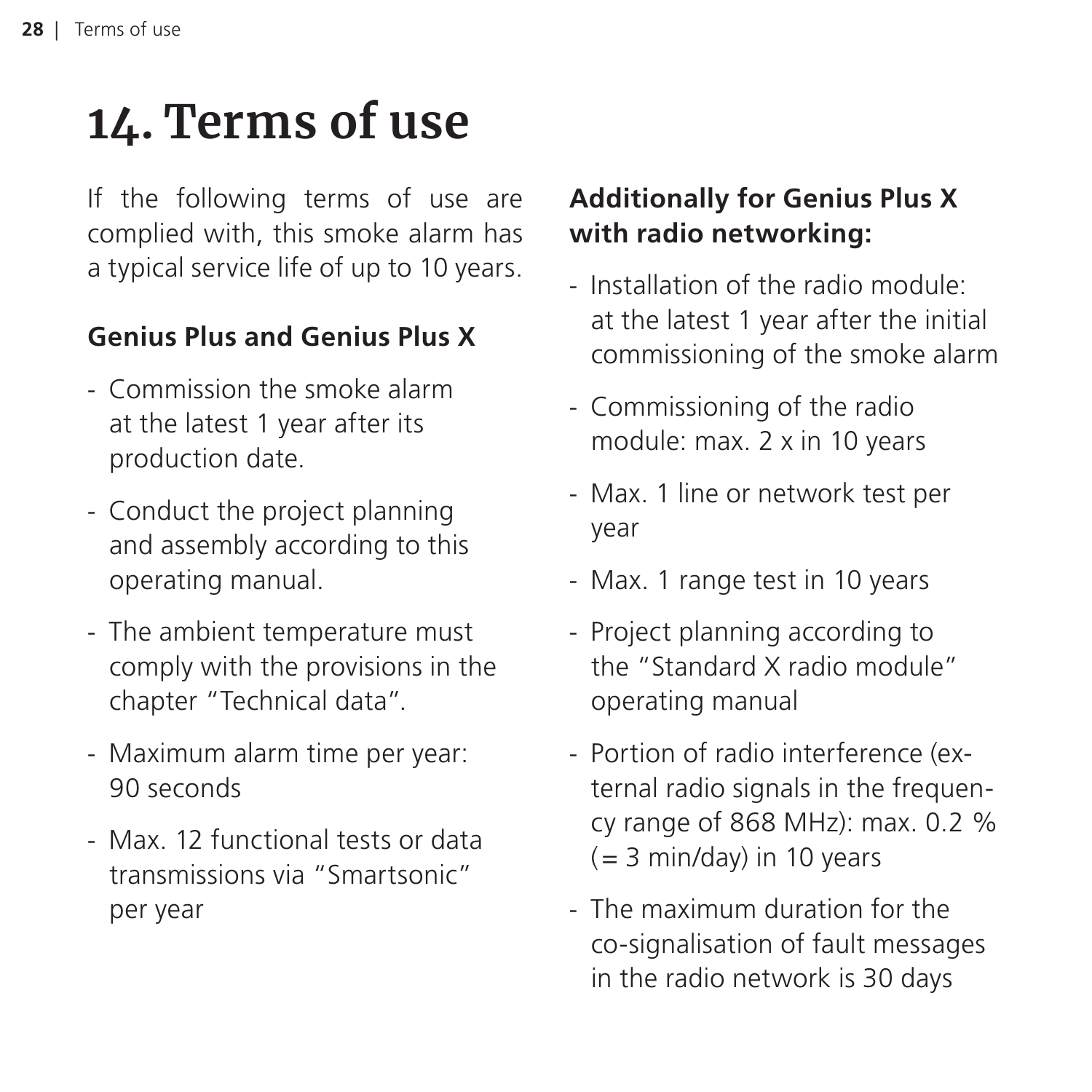## <span id="page-28-0"></span>**15.Guarantee**

Upon fulfilment of the requirements, Hekatron issues a 5-year guarantee according to our guarantee terms, which you will find at www. hekatron-brandschutz.eu/en/ downloads. The statutory warranty remains unaffected thereby.

## **16.Product complaints**

Our smoke alarms meet the highest quality requirements. Should you nevertheless have any reason to complain, please directly contact your dealer.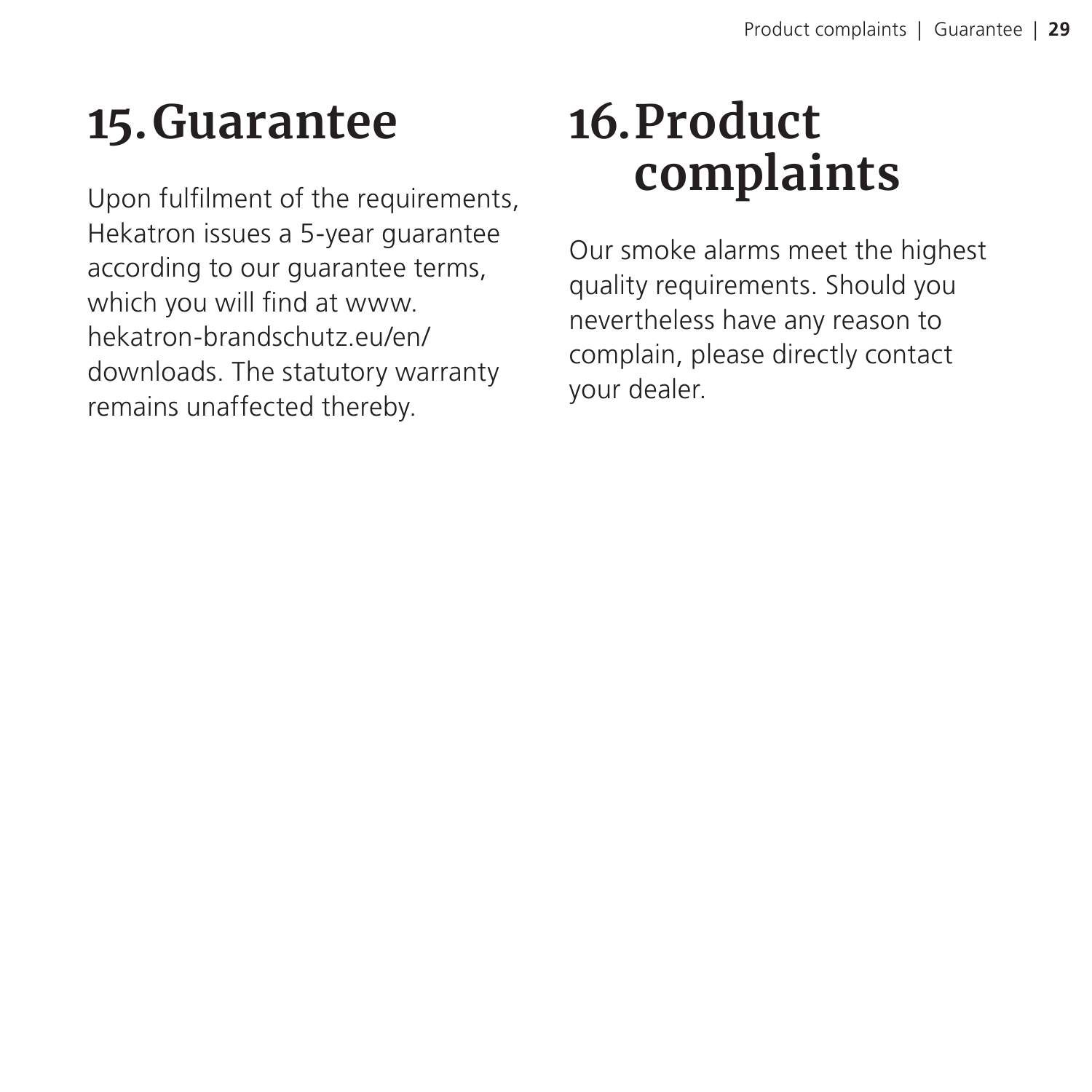## <span id="page-29-0"></span>**17. Technical data**

| Approved by VdS                                                                                                     | DIN EN 14604/VdS + Q label<br>G no.: 215026 (Genius Plus)/ 215027 (Genius Plus X) |
|---------------------------------------------------------------------------------------------------------------------|-----------------------------------------------------------------------------------|
| Sound pressure at a distance of 3 m                                                                                 | $> 85$ dB(A)                                                                      |
| Voltage supply of Genius Plus<br>(lithium batteries, non-removable <sup>1,2</sup> )<br>Genius Plus<br>Genius Plus X | 3.6V<br>3 V                                                                       |
| Battery capacity<br>Genius Plus<br>Genius Plus X                                                                    | 2 x 2.2 Ah smoke alarm<br>1 x 1.8 Ah smoke alarm<br>1 x 1.8 Ah for radio module   |
| Smoke alarm battery life                                                                                            | typically 10 years                                                                |
| Storage temperature                                                                                                 | $-10 °C$ to $+60 °C$                                                              |
| Ambient operating temperature<br>permanent<br>short-term <sup>3</sup>                                               | temperature similar to residential conditions<br>$0 °C$ to 55 °C                  |
| Ambient humidity at $\leq$ + 40 °C<br>(permanent, without condensation)                                             | 10 to 70 % rH                                                                     |

<sup>1</sup> For safety reasons, an uninterrupted power supply is required for the smoke alarm.

<sup>2</sup> The optionally available radio modules are supplied via an internal battery of the Genius Plus X.

<sup>3</sup> To achieve the typical lifespan of up to 10 years, the ambiant operating ambient temperature may only deviate temporarily from the temperature similar to residential conditions.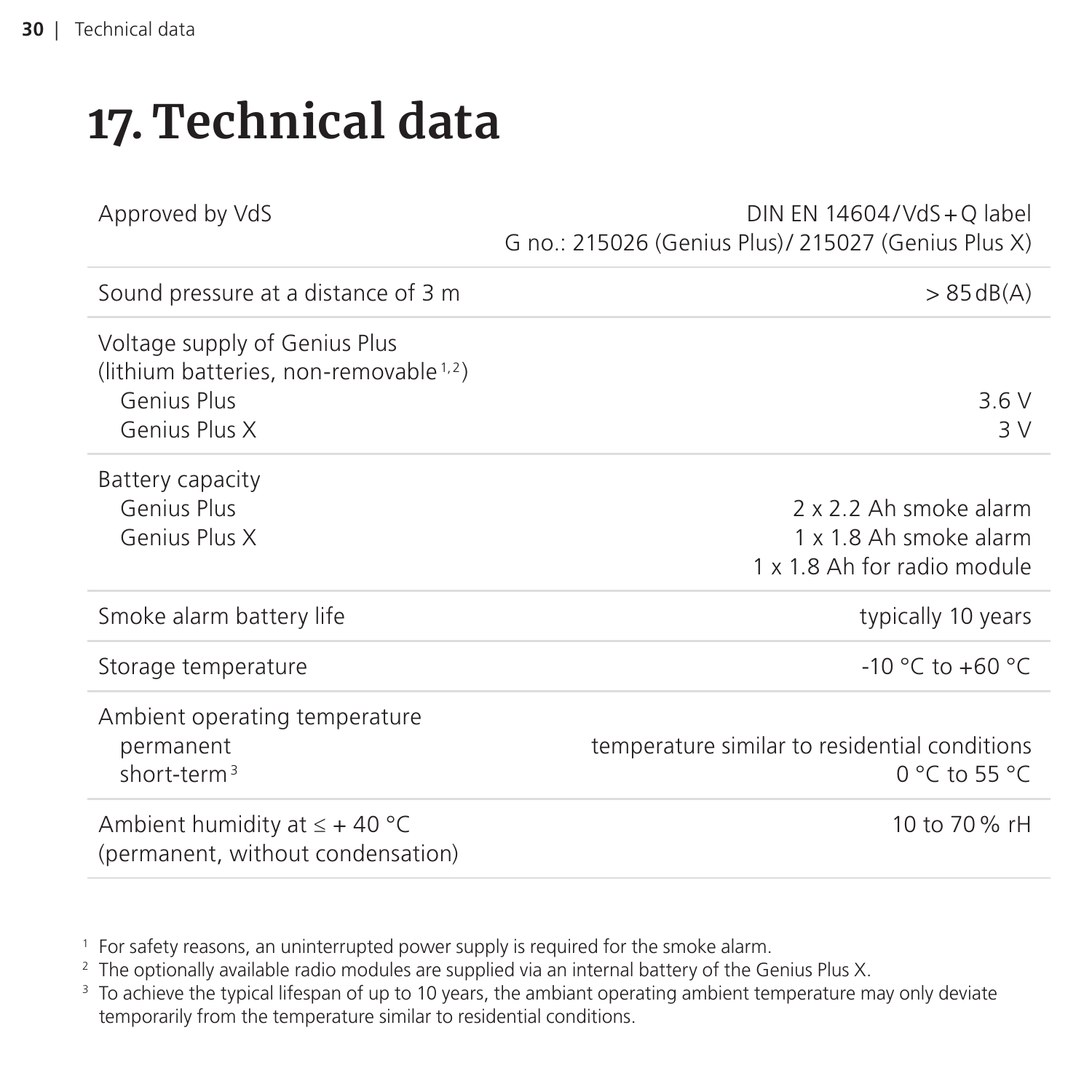| Weight with base            | approx. 162 g                          |
|-----------------------------|----------------------------------------|
| Protection classs           | IP40                                   |
| Colour                      | white, silk-matte, similar to RAL 9010 |
| Material                    | $PC-ARS$                               |
| Dimensions, height/diameter | 48 mm x 104 mm                         |

Subject to technical changes and changes in colour. No liability is accepted for mistakes and printing errors!